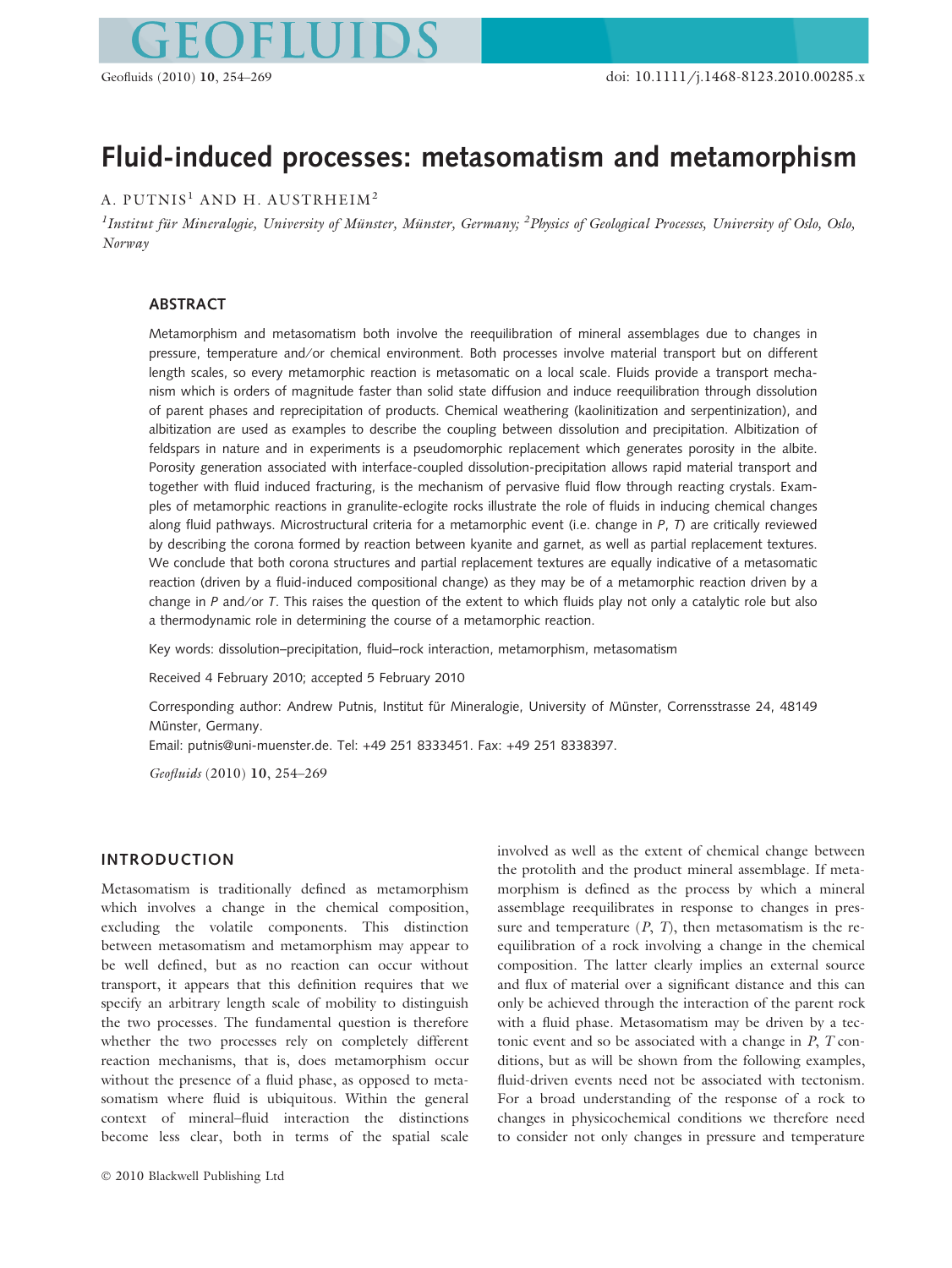but also the availability and chemical composition of fluids which may be associated with a metamorphic or metasomatic event. Implicit in any such discussion is the question of the mechanism of reequilibration of a solid mineral assemblage to form a new assemblage, in the presence of a fluid phase.

The major difference between the reequilibration of a rock with and without the presence of a fluid phase is the relative kinetics of the mechanisms for mass transport and reaction. In a 'solid state' reaction, mass transport can occur by grain boundary diffusion or volume diffusion through crystal grains, both slow mechanisms with large activation energies which are unlikely to have a significant effect on rock textures except perhaps at the highest temperatures. The common observation of microstructures in chemical and isotopic disequilibrium illustrates the fact that equilibration by solid state diffusion can only operate on a length scale much shorter than the scale of the microstructure. In the presence of a fluid phase, mass transport can take place by advection and diffusion through an interconnected fluid with activation energies typically 10 orders of magnitude faster, so that mass transport continues to operate at low temperatures. Reequilibration by dissolution and precipitation becomes a viable mechanism and as we shall see below, the rates of such processes are fast even on a laboratory time-scale. Reaction rates are therefore dependent on the availability of fluid, a point which will be emphasized throughout this paper. Thus on kinetic grounds, it has become clear that fluid flow and mass transport play fundamental roles in both metasomatism and metamorphism (Philpotts & Ague 2009).

Metasomatism is clearly recognized on the outcrop scale when a reaction interface can be seen between the protolith and a rock with a different mineralogy, often with a distinct mineral assemblage and chemistry. An example is the albitization of granitic rocks from the Bamble Sector of SE Norway where albitization of a preexisting plagioclase feldspar ( $\sim$ An<sub>21-23</sub>) occurs normal to fractures in essentially

unaltered rock (Fig. 1A). In the field such a reaction front can be recognized by a reddening of the rock due to hematite precipitation associated with the albitization (Engvik et al. 2008). Such reaction fronts represent the limits of fluid infiltration, and allow a detailed study of the 'before' and 'after' compositions and textures. In the reaction front region, reaction interfaces in individual crystals can be studied by scanning and transmission electron microscopy and mechanisms of reactions inferred. However, such albitization occurs on a regional scale in the Bamble Sector, but in the absence of a clear reaction front, metasomatized rocks may not be recognized as such, and may merely be mapped as 'albitites' with no specific genesis, or even assigned the wrong origin (Elliott 1966; Bodart 1968).

In the Curnamona Province in the Olary Domain of South Australia, similar reaction fronts are common (Fig. 1B), often indicating several episodes of fluid infiltration and reaction (Clark et al. 2005). Albitized rocks in this area cover many hundreds of square kilometres, and, as in the Bamble Sector, are spatially related to ore deposits. Perhaps one of the best-studied examples of large-scale sodic metasomatism is in the Mary Kathleen Fold Belt in the Mount Isa Inlier (Queensland, Australia) involving scapolitization and albitization as a result of infiltration of large volumes of highly saline brines at high temperatures (500–700 $^{\circ}$ C) (Oliver et al. 1994). Again, these alteration systems are associated with extensive mineralization and evidence of the passage of fluids through rocks, stripping them of their metal content which is reprecipitated from the fluid elsewhere. These and many other examples provide evidence for long-distance mass transfer. Albitization is not however restricted to high temperatures nor to any specific rock type or tectonic setting (Perez & Boles 2005) and can take place at temperatures as low as those in early diagenesis (Saigal et al. 1988; Lee & Lee 1998; Holness 2003; Lee et al. 2003).

Regional-scale metasomatism is not confined to sodic alteration, and regional Ca-metasomatism, K-metasomatism,



Fig. 1. Field photographs of albitization. (A) Alteration of grey tonalite to red albitite in the Bamble Sector, SE Norway. (B) Albitization (pale) of grey metasediments in the Curnamona Province, Olary Domain, South Australia.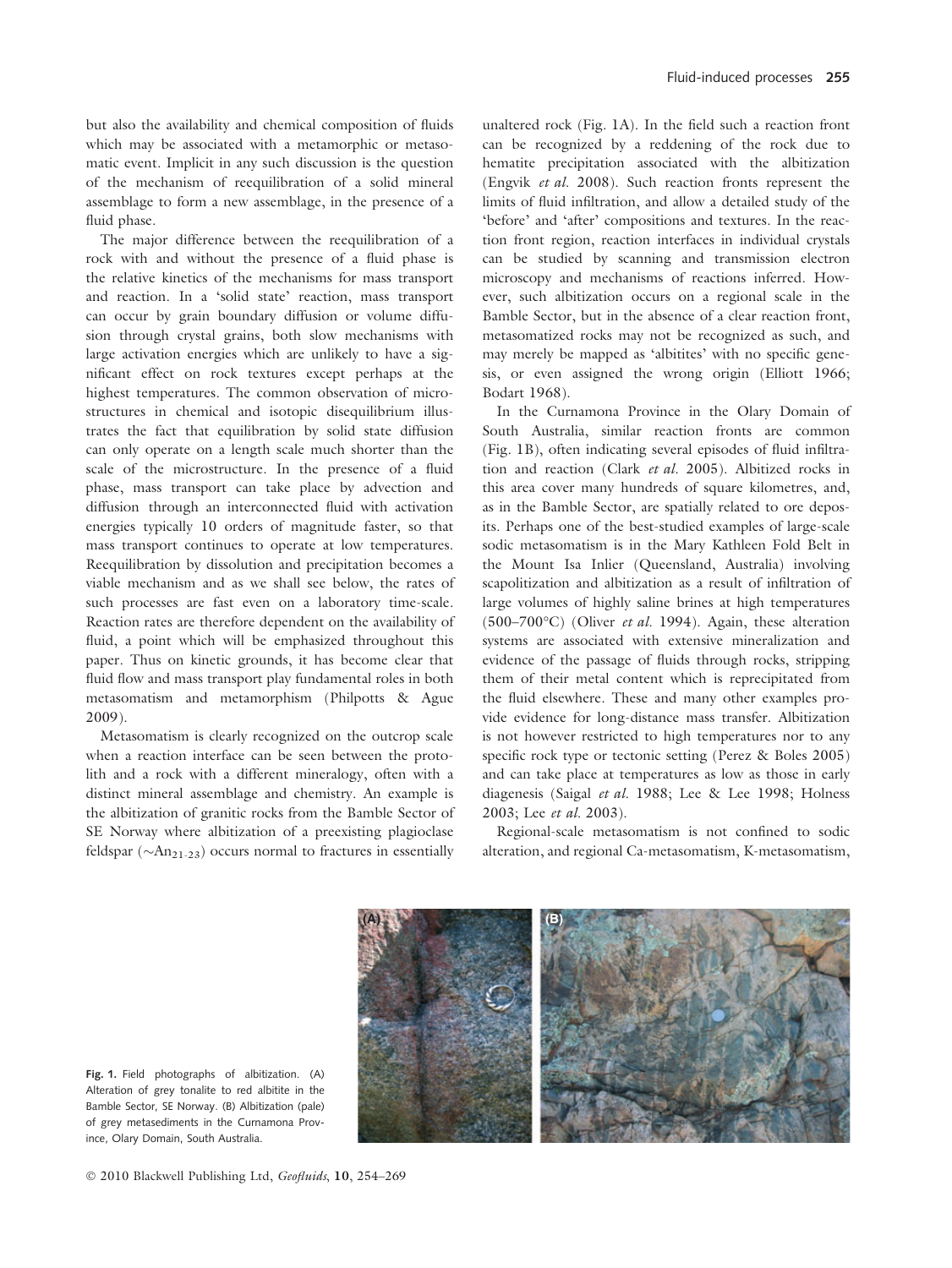Mg-metasomatism, Fe-metasomatism, Si-metasomatism have all been proposed to account for unusual rock compositions which have no chemical equivalents among sedimentary or igneous parent rocks (Schreyer 1977; Munz et al. 1994; John et al. 2004a; Jöns & Schenk 2004). In the absence of a clear transition zone from unaltered to altered rock, an unequivocal metasomatic origin may be debatable, but there are sufficient well-documented examples to indicate that metasomatism is not merely a local process confined to selvedges and skarns around veins and igneous intrusions (Vernon & Clarke 2008) or blackwall between ultramafic and felsic lithologies (Winter 1998). Metasomatized rocks can also have compositions and mineral assemblages indistinguishable from metamorphic rocks which could have formed isochemically on a relatively large scale, and only a careful textural study of replacement fronts in the field and in individual grains may determine the nature of the protolith. For example, metasomatic fronts have been identified to propose crustal scale Mg-rich fluid infiltration associated with biotite-chlorite formation during metasomatism within the Mont Blanc granite (Rossi et al. 2005, 2007).

One of the key issues in any discussion about metasomatism is the mechanism of mass transfer. Mass transfer over the distances observed in metasomatic reactions requires advection of fluid through a parent rock, and diffusion through this fluid. It is generally assumed that the fluid phase can only occupy fractures, pore spaces and intergranular boundaries within the rock, which leaves the problem of how equilibrium can be established within the individual crystals. In the absence of understanding mechanisms of equilibration of solids in the presence of a fluid phase, volume (solid state) diffusion through the crystals has been proposed to be necessary to establish local equilibrium between grains (e.g. Mueller 1967; Vernon & Clarke 2008). However, except at high temperatures solid state diffusion is negligible compared with fluid-induced reaction mechanisms (Putnis 2002; John & Schenk 2003). Understanding the mechanism by which a rock can change its composition and mineralogy at a fluid front is crucial.

Although metasomatism can take place on a regional scale, the mechanism takes place on the scale of individual grains, by a coupled dissolution–precipitation process which is explained in more detail in this paper. The link between the mechanism of metasomatism and metamorphic reaction mechanisms was established some time ago by Carmichael (1969) who demonstrated that even in a closed isochemical system, the textural development of a metamorphic rock on a thin section scale can be explained by a sequence of dissolution and precipitation sub-reactions. These individual steps of dissolution–transport–reaction–precipitation are metasomatic reactions, i.e. with local changes in composition and redistribution of material. Thus on a small spatial scale the system is 'open' while on a larger scale it may be closed. However, the fundamental mechanism of metasomatism and metamorphism at the reaction interface is the same.

A further important observation in this context is that there are well-documented examples where metamorphism has been inhibited except where fluid has been introduced. A very well-studied example is the eclogitization of Precambrian anorthositic granulites of the Bergen Arcs, western Norway (Austrheim 1987; Jamtveit et al. 1990; Austrheim et al. 1997; Bjørnerud et al. 2002). In this case eclogitization does not involve a major chemical change, but is a function of fluid access and deformation, rather than being controlled by changes in P, T conditions alone. Figure 2 shows a rock outcrop in which a dark band of eclogite associated with a shear plane and fluid infiltration cuts across the paler granulite. The eclogitization is limited by the extent of fluid infiltration laterally from the shear plane. In the absence of fluid the granulite remains essentially unreacted. Assuming that the whole rock outcrop experienced the same  $P$ ,  $T$  conditions, we must conclude that the presence of fluid is responsible for the eclogitization reaction. Fluid-induced reactions are also crucial for converting the lower oceanic crust to eclogite in old and cold subduction zones (Yuan et al. 2000; John & Schenk 2003).

The role of chemically reactive aqueous fluids in driving reactions during contact metamorphism is well established (Jamtveit et al. 1992a,b; Ferry et al. 1998, 2002). While the formation of skarns is an unequivocal example of metasomatism associated with fluids mobilized by an igneous intrusion, the formation of wollastonite  $(CaSiO<sub>3</sub>)$  from



Fig. 2. Eclogitization (dark) along a fracture in the paler anorthositic granulite, Bergen Arcs, western Norway.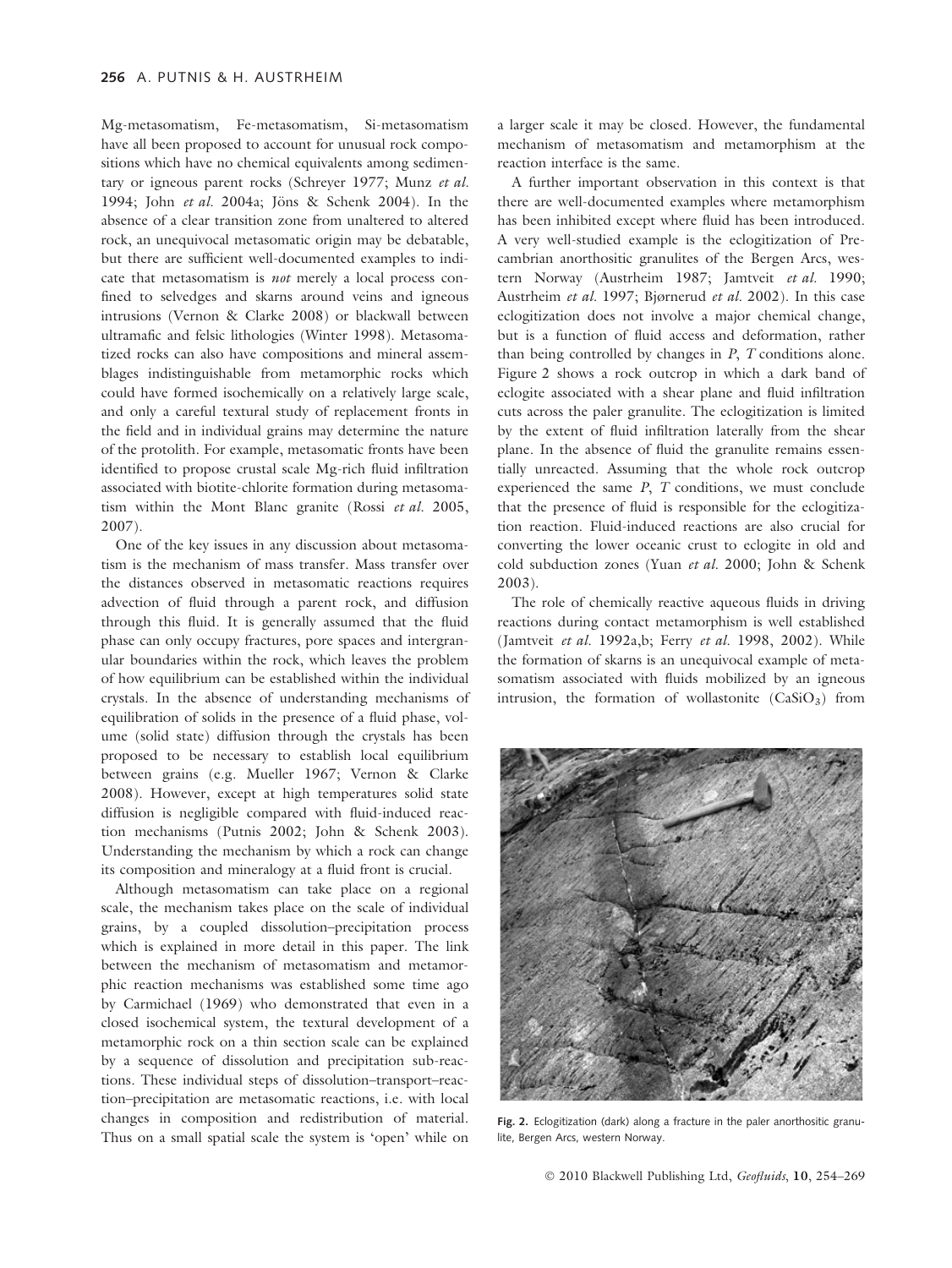reaction between calcite and quartz is a very common metamorphic reaction in contact aureoles, and also driven by an infiltrating fluid which transports the  $CO<sub>2</sub>$  from the reaction site (Ferry & Gottschalk 2009):

$$
CaCO3 + SiO2 \Rightarrow CaSiO3 + CO2(aq)
$$
 (1)

The porosity generated by such a reaction, taken simply as the molar volume change in the solid phases, allows fluid transport through the rock. As we shall see below, porosity development also depends on the relative solubilities of the parent and product phases in the specific interfacial fluid, and the thermodynamic stability of wollastonite in the above reaction implies that it is less soluble than a mixture of calcite + quartz in the fluid driving the reaction. This suggests that Ca and Si as well as  $CO<sub>2</sub>$  may be transported by the fluid, resulting in an even higher porosity generation. The difference between typical skarn formation and wollastonite formation is then a matter of degree rather than principle. Taken a step further, the contact metamorphic facies variations defined in metapelitic assemblages in an aureole around a pluton, usually attributed to decreasing temperature, rarely include the effect of the fluid composition which drives these reactions.

In this paper we focus on situations where an essentially dry, low permeability rock is infiltrated by a fluid which induces reequilibration of the mineral assemblage. Such rocks make up most of the continental crust. Fluid infiltration may or may not be associated with a tectonic event with changing pressure and temperature, and the effect of the chemistry of the fluid in changing the chemistry of the rock can vary over a wide spectrum. In the cases we consider, the temperature during infiltration is typically lower than the formation temperature of the parent rock. The situation in a fluid-saturated sedimentary basin undergoing progressive burial, diagenesis and metamorphism may be different, and the scale of mass transfer and fluid transport will be limited. The role of fluids in such a setting has been recently reviewed by Yardley (2009). Here we are not explicitly concerned with the scale of mass transport, but rather with the mechanism of reequilibration at the fluid– mineral interface.

With this background linking the mechanism of metasomatism with metamorphism via the interaction of fluids with minerals at the grain scale, we will explore aspects common to both processes. If we take into account the spatial scale of the mass transfer and the extent of chemical change it becomes not merely convenient, but conceptually obvious that in comparing metamorphism in general, with metasomatism, we are dealing with a spectrum of responses of a rock to fluid reaction. The distinction between a metasomatic reaction and a metamorphic reaction at the reaction interface scale will be explored using both natural and experimental examples. The aim of this paper is to give examples of mineral–fluid reactions and their atomic-scale

mechanism and hence to describe how fluids move through rocks.

## CHEMICAL WEATHERING AS A METASOMATIC PROCESS

Chemical weathering is the in situ response of a rock exposed to the atmosphere. Although the ultimate breakdown product is soil, the early stages of weathering in which a rock retains its integrity, yet changes its mineralogy, are no different, in principle, to the processes which take place during metasomatism. The extent of chemical change can also vary in degree, such as in the breakdown of feldspars to either kaolinite at temperate conditions, or to bauxite under harsher weathering conditions. Long before a rock literally falls apart, chemical weathering alters the mineralogy. Weathering of silicate minerals to clays involves the transport of aqueous solutions to and from the reaction interface. High-resolution transmission electron microscopy of such a reaction interface (Banfield & Barker 1994) in the case of the breakdown of amphibole to smectite shows that the reaction is pseudomorphic, i.e. the volume occupied by the parent and product phases is unchanged (Fig. 3). This is typical of a mineral replacement reaction in which there is a coupled dissolution of the parent and precipitation of the product. The preservation of crystallographic orientation in isovolumetric mineral replacement reactions has been recently discussed by Putnis (2009).



Fig. 3. High-resolution transmission electron microscope image of amphibole isovolumetrically replaced by smectite. Note the crystallographic relationship between the parent and product phases (from Banfield & Barker 1994).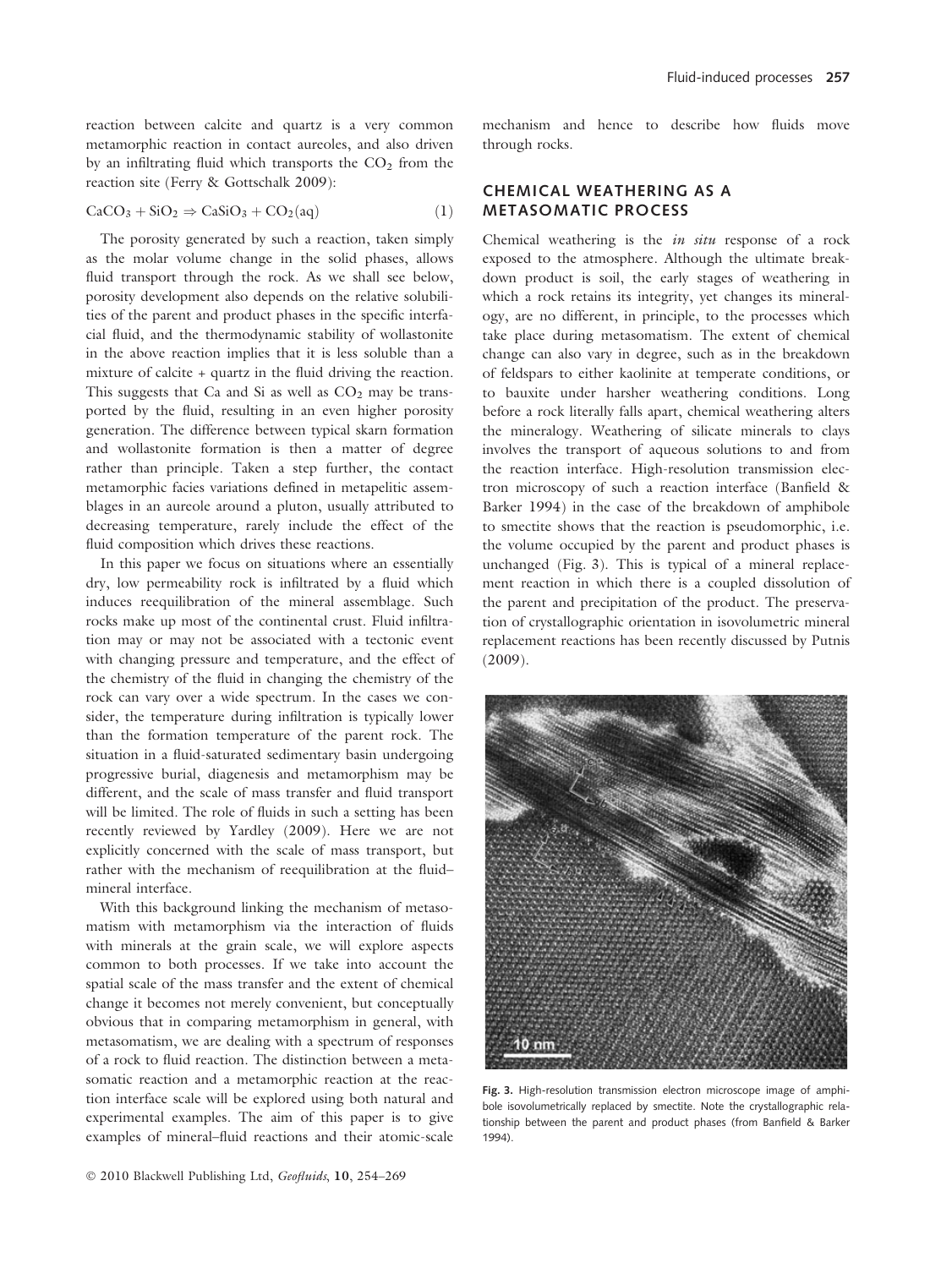For the case of amphibole weathering to smectite in the presence of an acidic aqueous solution, Banfield & Barker (1994) have shown that, to preserve volume of the solid parent and product phases, the reaction must involve the removal of Mg, Fe, Si and Al from the reaction interface.

## SERPENTINIZATION AND RODINGITIZATION – SEA FLOOR WEATHERING AND METASOMATISM

Serpentinization is a common weathering/hydration reaction in ultramafic rocks, often associated with alteration near mid-ocean ridges, in which olivine and pyroxene are replaced by serpentine minerals and Fe in the parent minerals is released and forms iron oxides.

In detail, such reactions are difficult to define precisely, as we need to know the composition of the reacting fluid, how this fluid changes composition as the reaction proceeds and then the composition of the fluid moving out of the 'system'. For example, the serpentinization of olivine may be written as an isovolumetric replacement reaction:

$$
2Mg_2SiO_4 + 2H^+ + H_2O \Rightarrow Mg_3[Si_2O_5](OH)_4 + Mg^{2+}
$$
 (2)

Figure 4 shows the typical 'mesh structure' of partially serpentinized olivine, associated with both the precipitation of hematite (from the Fe component in the olivine) as well as magnesite, consistent with the liberation of Mg (as well as the presence of dissolved carbonate in the fluid). The interpretation of the replacement texture in Fig. 4 in terms of volume changes is equivocal. The dark grey areas of serpentine could be considered as an isovolumetric replacement of olivine or could be infilling cracks associated with volume expansion. Without some physical reference frame a case could be made for either interpretation.



Fig. 4. Back-scattered SEM image of a typical mesh texture in serpentinized olivine. The dark grey areas are serpentine, the lighter grey areas are olivine and the black material in the veins is magnesite. The brightest phase in the veins is hematite.

In general, hydration reactions are thought to increase the solid volume, but this depends totally on the assumptions made about the composition of the fluid into and out of the system. For example, in the serpentinization of orthopyroxene, the reaction could be written as

$$
2MgSiO_3 + Mg^{2+} + 3H_2O \Rightarrow Mg_3[Si_2O_5](OH)_4 + 2H^+ \quad (3)
$$

which preserves the silica composition but implies a 50% increase in volume. Alternatively, the reaction

$$
4MgSiO3 + 2H+ + 5H2O \Rightarrow Mg3[Si2O5](OH)4+ Mg2+ + 2H4SiO4(aq) (4)
$$

is balanced on volume but involves loss of silica. (The approximate molar volumes of enstatite and lizardite are 25 and  $100 \text{ cm}^3 \text{ mol}^{-1}$  respectively). Isovolumetric serpentinization of orthopyroxene can be illustrated by the preservation of undisturbed lamellar structure when in exsolved intergrowths of orthopyroxene and clinopyroxene, only the orthopyroxene is serpentinized (Viti et al. 2005), while in other cases there is evidence of textural disruption and hydraulic fracturing (Shervais et al. 2005).

When the rock being serpentinized contains calciumbearing phases such as clinopyroxene, the Ca is released to the fluid phase, which in turn can migrate to react with other mafic or felsic rocks to form *rodingites*. Rodingitization is a type of Ca-metasomatism leading to assemblages including grossular garnet, diopside, prehnite and chlorite with other minor phases. Assuming that serpentinization and rodingitization take place contemporaneously, Bach & Klein (2009) have used geochemical reaction path modelling to first calculate how seawater composition would change when reacted with peridotite, and then calculate what happens when this new fluid composition reacts with gabbro. The results support the hypothesis that typical rodingite mineral assemblages only form in areas where the composition of the fluids is controlled by serpentinization reactions. Austrheim & Prestvik (2008) observed that the rodingitization of the Leka ophiolite in Norway occurs through mineral replacement reactions and listed six reactions including replacement of olivine by clinopyroxene.

In addition to serpentinization and rodingitization which are assumed to involve hydrothermal fluids at temperatures above 150°C, pervasive low temperature interaction of peridotites with sea water results in lower MgO and higher  $SiO<sub>2</sub>$  content relative to unweathered peridotite (Snow & Dick 1995). This type of sea floor weathering is attributed to the incongruent dissolution of olivine and pyroxene, releasing  $Mg^{2+}$  into solution and leaving an enriched silica surface phase behind (Iyer et al. 2008). The mechanism of incongruent dissolution is not well understood, although it is reasonable to assume that it has much in common with other examples of mineral–fluid reaction mechanism described below.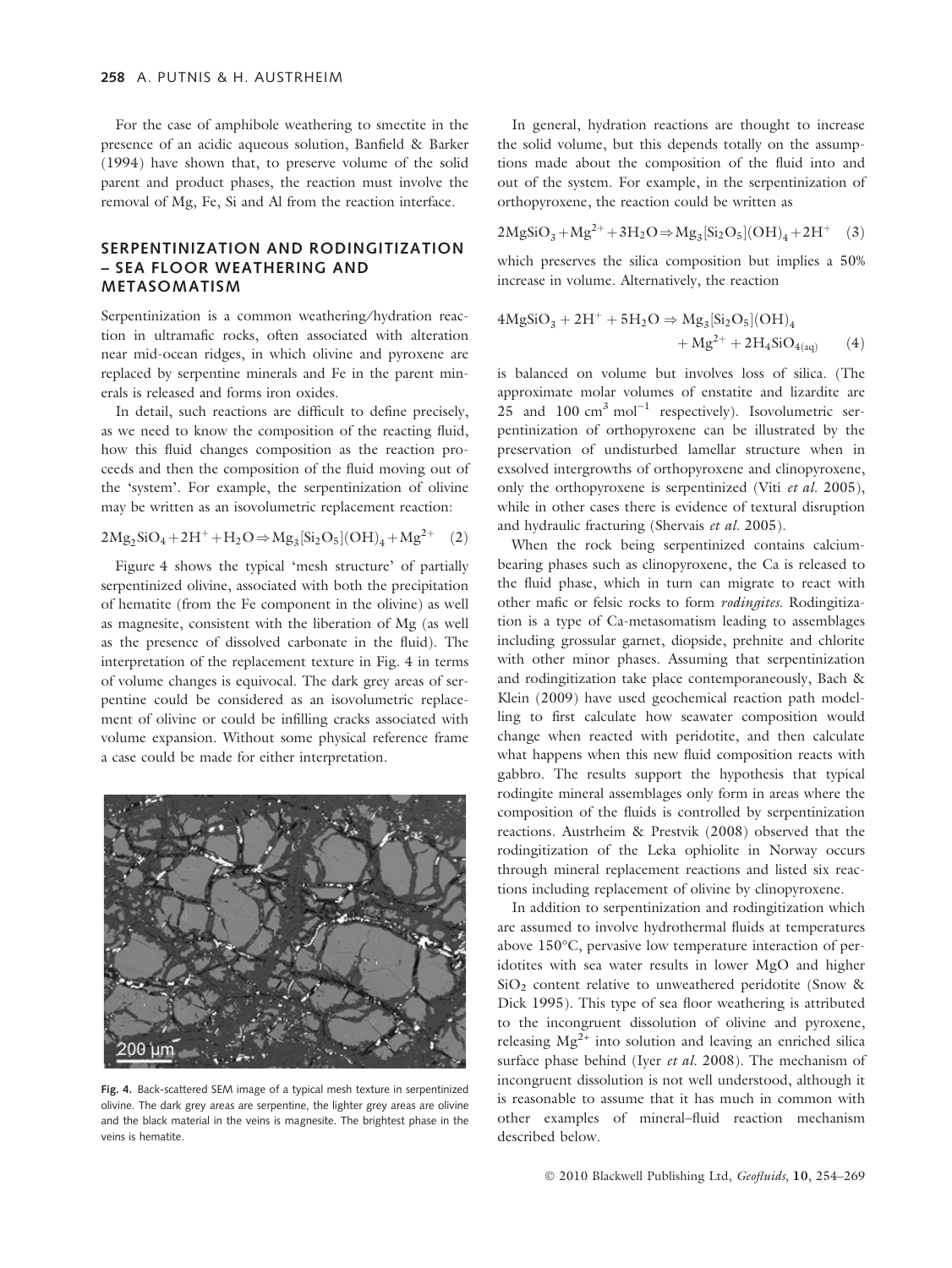

**Fig. 5.** Back-scattered SEM image of natural oligoclase (An content  $\sim$ An<sub>22</sub>) partially replaced by albite ( $\sim$ An $_2$ ). The parent oligoclase has a smooth textures surface, while the albite (darker grey) is full of small sericite mica inclusions (pale) and pores (black) (from Engvik et al. 2008).

## ALBITIZATION – FROM DIAGENESIS TO AMPHIBOLITE FACIES METASOMATISM

As mentioned above, albitization of feldspars, and ultimately of all other minerals in a rock can take place over a wide range of temperatures and pressures, and indicates a reaction between a felsic rock and a saline fluid. A detailed study of a reaction front between a more calcic plagioclase  $(\sim An_{20})$  and albite reveals some important features of metasomatism and mineral–fluid reaction mechanisms in general. Figure 5 (Engvik et al. 2008) shows that the interface between the parent oligoclase feldspar and the albite is sharp, that the albite is porous, and that the albitization is also associated with precipitation of hematite and sericitization, indicating introduction of K as well as Na and Si in the fluid phase.

Albitization can be readily reproduced experimentally. Hövelmann et al. (2010) replaced calcic plagioclase (oligoclase  $\sim$ An<sub>22</sub>) by albite in aqueous solutions containing both Na and Si at 600°C within weeks. Figure 6 shows a partially replaced grain with a sharp reaction interface between the parent and product phase. Compositional data indicate extensive mobilization of trace and minor elements, as well as Al, into the fluid phase. Using <sup>18</sup>Oenriched aqueous solution as a tracer for the mineral–fluid reaction results in the incorporation of  $^{18}$ O in the product albite, demonstrating that all elements are exchanged, as would be expected from a coupled dissolution–precipitation mechanism (Putnis 2002, 2009). Although the porosity is not obvious in low magnification images such as Fig. 6, higher magnifications and especially transmission electron microscopy show that in experimental feldspar– feldspar replacements the porosity is on a nanoscale (see e.g. Niedermeier et al. 2009). The coarser porosity in the



Fig. 6. Back-scattered SEM image of a cross-section of oligoclase crystals (ol  $\sim$ An<sub>22</sub>) partially replaced by albite (ab) in hydrothermal solution containing Na and Si (image: J. Hövelmann).

natural sample (Fig. 5) may also be due to porosity coarsening over time, a phenomenon observed in salt replacement analogues (Putnis et al. 2005).

The Engvik et al.  $(2008)$  and the Hövelmann et al. (2010) studies indicate that albitization is a pseudomorphic replacement reaction in which the dissolution of the parent feldspar is spatially and temporally coupled to the precipitation of albite. Although such coupling is not a prerequisite for a metasomatic reaction, when it does take place it is characterized by a number of distinctive features:

- (1) The replacement is isovolumetric, i.e. the external dimensions of the parent grains are preserved.
- (2) A sharp reaction front indicating that volume (lattice) diffusion plays an insignificant or minor role in the reaction.
- (3) Porosity (assumed to be interconnected) developed in the albite product which allows fluid and mass transfer through the albite product, to the reaction front.
- (4) Transfer of crystallographic information from the parent to the product. In the case of an isostructural replacement, the crystallographic orientation is preserved across the reaction interface, even though the parent is dissolved and the product reprecipitated. When the replacement is not isostructural some crystallographic features are preserved as in the orientations shown in Fig. 2.

In the Bamble Sector, SE Norway albitization affects rocks with a range of lithologies. The example in Fig. 5 is from partially albitized granitic rocks. In the same area, gabbro has also been pervasively affected by Na metasomatism resulting in a complex sequence of replacement processes. From observations across reaction zones between the gabbro protolith and the final assemblage, a complex sequence of progressive replacements can be identified. Feldspars are replaced by Cl-scapolite which is itself replaced by albite.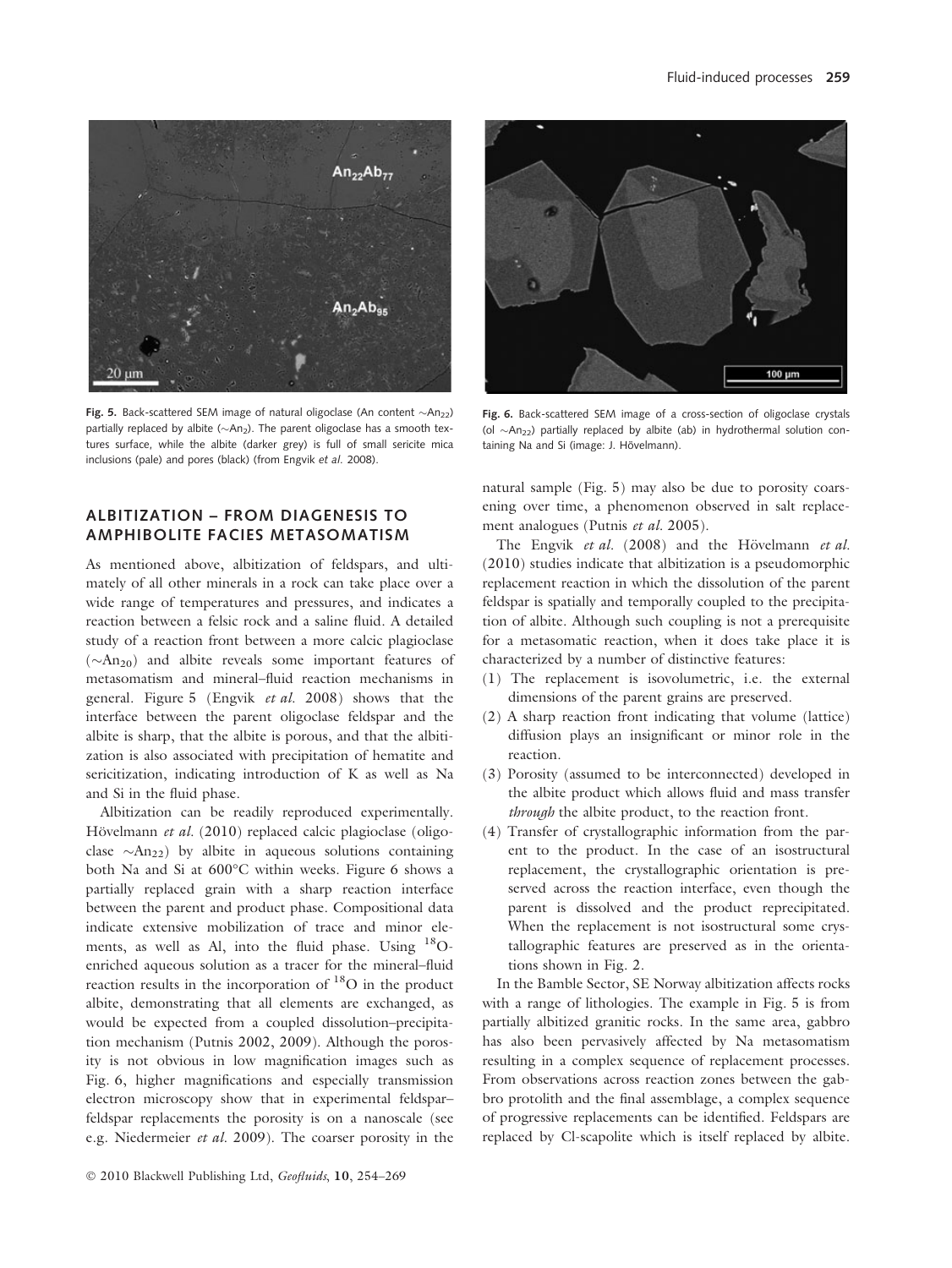

Phlogopite replaces ilmenite and hornblende (see also Fig. 10 and the discussion below), while Cl-rich apatite is replaced by OH- and F-rich apatite (Austrheim et al. 2008; Engvik et al. 2009). The replacement of the chlorapatite by hydroxyapatite (Fig. 7) is initiated at grain boundaries and fractures and it is clear from the microtextures that a simple ion-exchange diffusion process cannot be invoked to explain the replacement. However, the microtexture is consistent with a dissolution–precipitation mechanism. It is unclear if the multiple replacement textures observed represent the migration of metasomatic fronts through the rock caused by a single fluid event. All replacement textures document that the chemical inheritance between the parent and product phases may be limited.

In the examples above the dissolution of the parent and precipitation of the product are spatially coupled and the textures suggest that the replacement process is at least approximately isovolumetric (apart from the porosity generated in the product). However, as already mentioned in the case of serpentinization, volume changes depend on the composition of the fluid moving into and out of the system. There are numerous documented examples, based on whole rock chemical analyses, where fluid flow through rocks has apparently resulted in compositional and wholerock volume changes (Ague 1994a, 2003a,b; Bucholz & Ague 2010 and references therein). Note that in assessing mass and volume transfer from whole-rock chemical analyses a fundamental issue is the definition of a geochemical reference frame. The usual procedure is to assess changes in bulk chemistry of a rock relative to 'immobile' reference elements (see Philpotts & Ague 2009 for a discussion). In experiments or textural studies where it is evident that replacement has been isovolumetric, mass balance calculations are based on preservation of solid volume as in Hövelmann et al. (2010) and Banfield & Barker (1994).

## METAMORPHIC REACTIONS ALONG FLUID PATHWAYS

#### Eclogite–granulite facies reactions

In the Western Gneiss Region of South Norway, eclogite facies rocks have partially reacted to form granulite facies Fig. 7. Back-scattered SEM images of Cl-rich apatite, (A) partially transformed to OH-rich apatite in patches around the rim of the former phase and also along fractures (B). Note that the replacement is not uniform along fractures but is more extensive near fracture intersections (from Engvik et al. 2009).



Fig. 8. Back-scattered SEM image of a grain boundary between garnet (light) and kyanite (dark grey). A fracture follows part of the grain boundary from lower right to upper left. The reaction products (plagioclase adjacent to the garnet and sapphirine-plagioclase symplectite adjacent to the kyanite) only form where the fracture is present and not on all garnetkyanite boundaries. The kyanite-kyanite grain boundary (large arrow) is filled with the sapphirine + plagioclase symplectite (see also Straume & Austrheim 1999).

assemblages during decompression (Straume & Austrheim 1999) and a detailed study of the textures associated with these reactions illustrates how fluid transport pathways along fractures control the extent of reaction. This is well illustrated by Fig. 8 (Straume & Austrheim 1999) which shows a garnet-kyanite contact boundary in the eclogite, reacting to sapphirine + plagioclase. These granulite facies reaction products do not form on all garnet-kyanite grain boundaries, only on those along which fractures have propagated, and along which fluid has been able to pass. The reaction is not isochemical, as the presence of  $\sim$ 10% albite component in the plagioclase clearly shows that the reaction is not only between garnet and kyanite but must involve a sodium source (Straume & Austrheim 1999).

The texture in Fig. 8 indicates that not all grain boundaries contained free fluid, and that under fluid-absent conditions the reaction did not proceed. Solid state reaction with volume diffusion was not a significant mechanism. Although grain boundaries are often cited as important transport paths for fluids, there must be a fundamental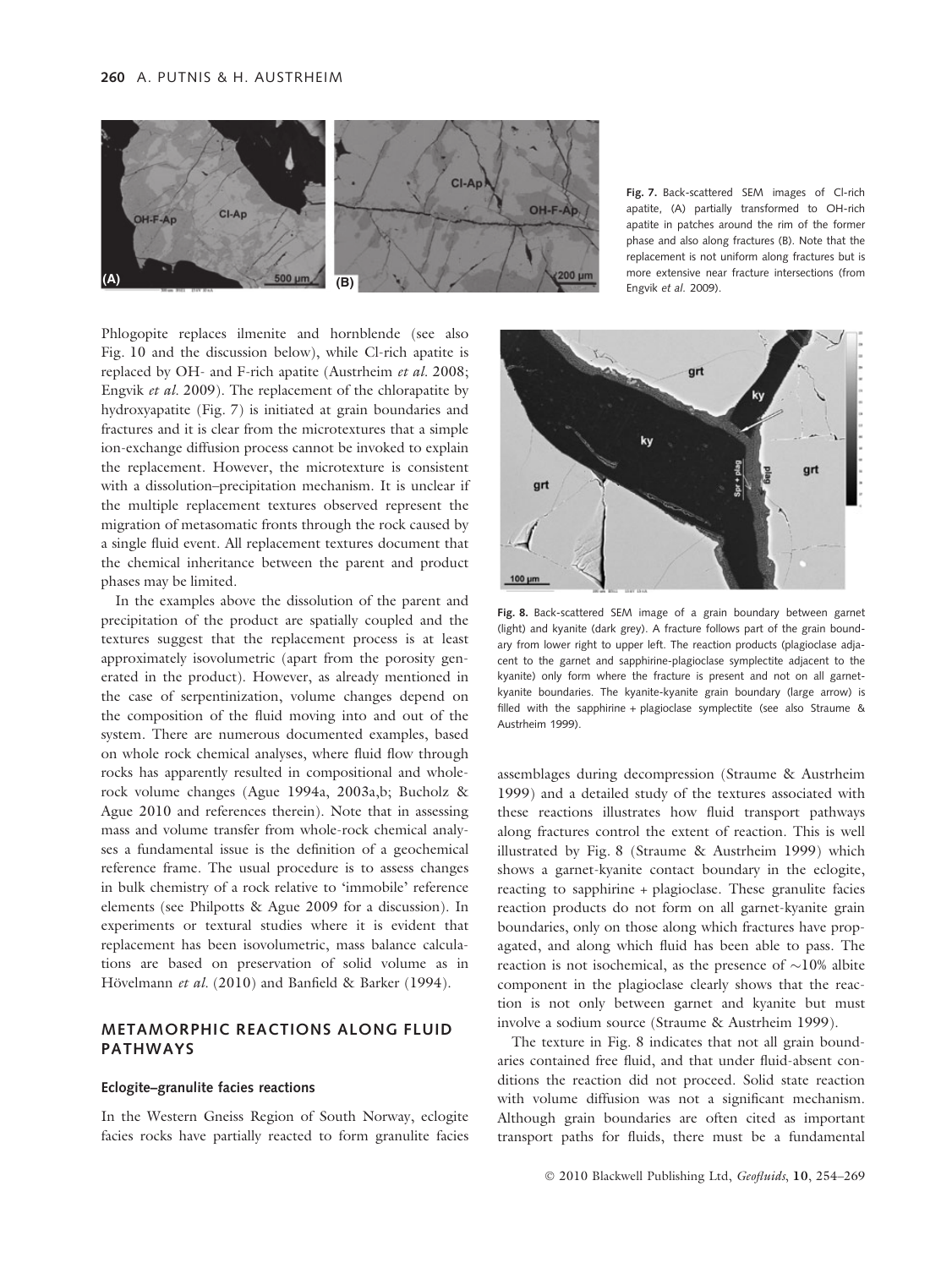difference between fluid transport along grain boundaries and along fractures. The origin of fractures is usually ascribed to deviatoric stresses generated by large-scale tectonic processes, or by local stresses developed during differential expansion of the various minerals during uplift. Grain boundaries are common sites for microfracturing creating a 'hydraulic permeability' (Etheridge et al. 1983; Cox & Etheridge 1989). A further origin of fractures may also be due to the highly localized stresses generated by volume changes associated with fluid-induced chemical reactions (Janssen et al. 2008; Jamtveit et al. 2009).

Based on the composition of the reactants and products given by Straume & Austrheim (1999), and neglecting for the moment, the Na-content of the plagioclase, we can estimate the volume change for the reaction balanced on Si and O and approximately balanced for the other cations:

$$
\begin{aligned} 2Al_2SiO_5+(Ca_{0.74},Fe_{0.78},Mg_{1.46})Al_2Si_3O_{12} & = CaAl_2Si_2O_8 \\ & + 0.5Mg_{2.37}Fe_{0.45}Al_{8.6}O_{12}[Si_2O_8] + 2SiO_2\end{aligned} \quad \ \ (5)
$$

Using molar volume data from standard databases, the above reaction is very close to isovolumetric if the silica is removed in solution. If the introduction of Na from the fluid into the plagioclase is taken into account, some of the Si will also be consumed by the plagioclase also reducing its Al content.

In Fig. 8, the sapphirine + plagioclase product assemblage of the reaction rim has a symplectite texture. The origin of symplectites in metamorphic rocks is also a highly debated topic as similar textures can form under a wide variety of conditions. The example given here shows that symplectite textures can form by reaction involving a fluid phase (i.e. dissolution) whenever two product phases cocrystallize (precipitation) within a restricted environment.

#### Granulite–eclogite facies reactions

The granulite to eclogite reaction in the Bergen Arcs of Western Norway has already been mentioned as a wellstudied example of fluid-induced metamorphism (Fig. 2). A detailed study of the transition zone between essentially unreacted granulite and eclogite, i.e. at the limit of fluid infiltration, gives further insights into the reaction mechanisms, specifically on the mechanism of the conversion of diopsidic clinopyroxene in the granulite to omphacitic clinopyroxene in the eclogite. This is an especially important reaction as the jadeite content in omphacite is commonly used as a geobarometer (Holland 1980).

Figure 9 shows a polarized light and a back-scattered SEM image of the reaction zones between granulitic clinopyroxene with composition  $\sim\!\!{\rm Di}_{0.70}{\rm CaTs}_{0.20} {\rm Jd}_{0.10}$  (labelled zone 1) and omphacitic clinopyroxene with composition  $\sim$  $Di_{0.45}CaTs_{0.05}Jd_{0.5}$  (labelled zone 4). The granulitic clinopyroxene can be found free of inclusions and lamellae in the most pristine granulite, but near the eclogites it contains fine amphibole lamellae typically  $0.2-0.4$  µm in width. Zone 2 is a symplectite which replaces the pyroxene in zone 1. The symplectite is an intergrowth of a pargasitic amphibole with  $(Na+K)/Ca \sim 0.75$  and  $Ca/(Mg+Fe) \sim 0.5$  and a clinopyroxene  $\sim \text{Di}_{0.65}\text{CaTs}_{0.10}\text{Jd}_{0.25}$ , significantly more sodic than in zone 1. This zone contains numerous small pores. Zone 3 is a coarser amphibole-clinopyroxene symplectite apparently replacing zone 2. The proportion of amphibole in the zone 3 symplectite is reduced but has the same composition as that in zone 2. The pyroxene is more sodic with composition  $\sim \text{Di}_{0.60}\text{CaTs}_{0.10}\text{Jd}_{0.30}$ . Zone 3 has large, apparently open pores. The final stage (zone 4) is almost end-member omphacite  $(Di_{0.45}CaTs_{0.05}Jd_{0.5.})$  with little amphibole and a reduced, though still present, porosity.

Two possible interpretations of this texture can be suggested. The texture could have evolved during changing P and T conditions so that the higher Jd content corresponds to the maximum  $P$ , and the symplectite subsequently formed during uplift. Alternatively the zonal distribution reflects the changing composition of the fluid phase at the extended interfacial region between the granulite and eclogite. The sequence also suggests that the fine amphibole lamellae in zone 1 are the first indication of fluid infiltration associated with the reactions to form the eclogite. Realizing that the reactions take place through a fluid phase may require a modification of the  $P-T$  paths suggested for these rocks.

#### HOW DO FLUIDS MOVE THROUGH ROCKS?

It has been recognized for many years that substantial quantities of aqueous fluids are involved in low- and medium-grade metamorphism, in amounts greater than can be supplied by dehydration of surrounding rocks (Fyfe et al. 1978; Etheridge et al. 1983; Ferry 1994; Rumble 1994; Oliver 1996). The driving forces for fluid flow through low permeability rocks have been variously attributed to (i) a response to regional thermal gradients and/or (ii) deformation-induced hydraulic head gradients (Oliver 1996). In either case, fluid flow depends on the availability of pathways, either preexisting in the intrinsic porosity of the rock, or created by the deformation ⁄ fluid event associated with the metamorphism. In the latter case, dilatancy (the volume change resulting from deformation) is considered to be a key requirement for fluid movement both on a local and a long-range length scale. Hydraulic fracturing, arising from fluid overpressure during devolatilization reactions, has also been recognized as an important mechanism for fluid flow (Thompson & Connolly 1992; Ague 1994b, 2003a; Davies 1999; Oliver & Bons 2001; Zack & John 2007; Lyubetskaya & Ague 2009). Similar considerations of fluid flow paths apply in the case of metasomatism.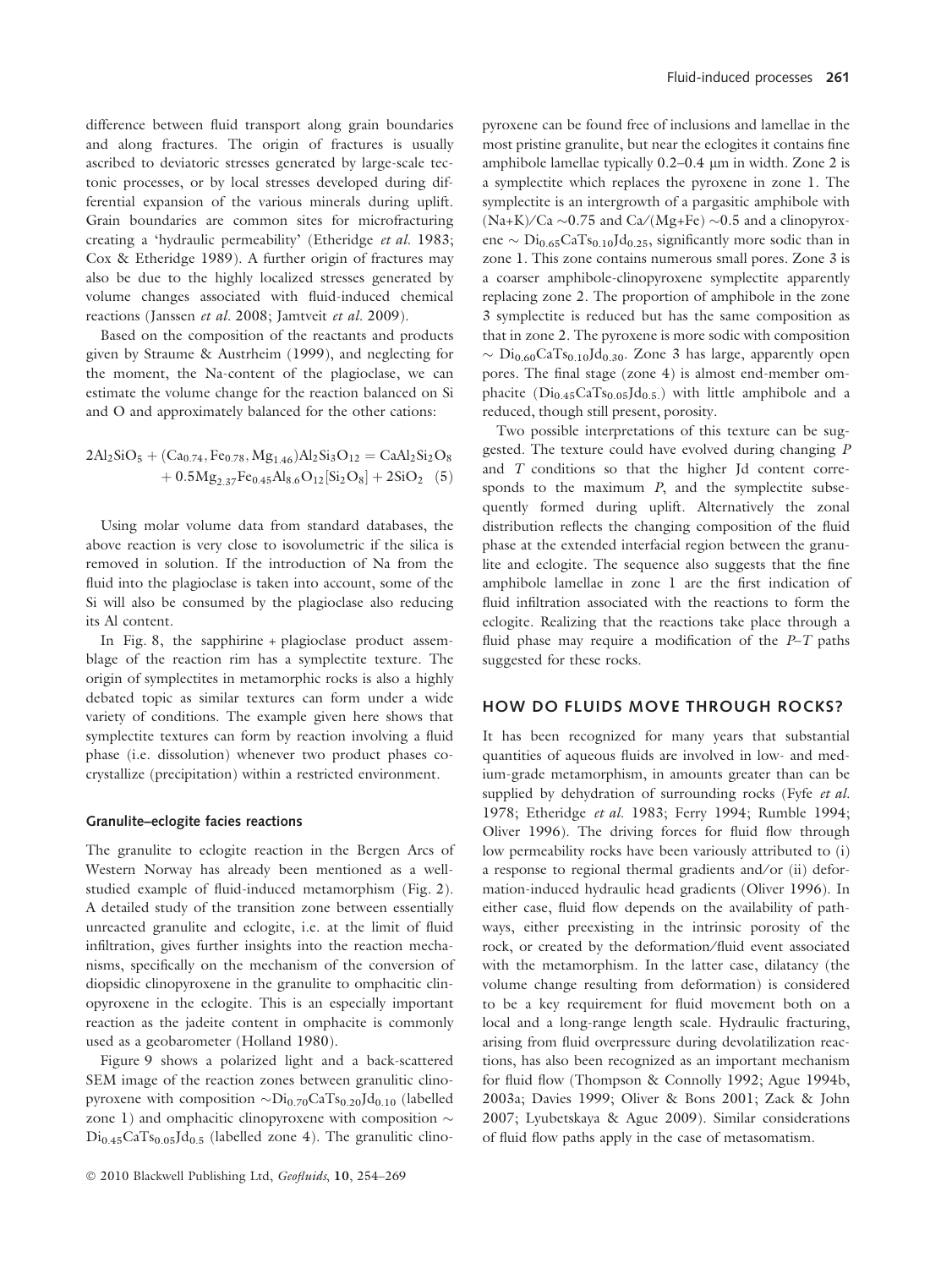

Fig. 9. The reaction zones between diopsidic pyroxene in granulite (zone 1) and omphacite in eclogite (zone 4). Zones 2 and 3 are amphibolesodic pyroxene symplectites in which the omphacite component of the pyroxene increases in a step-wise manner, while zone 4 contains stoichiometric omphacite. (A) Transmitted light micrograph showing the symplectite in zone 2 replacing the diopsidic pyroxene in zone 1. A coarser symplectite (zone 3) with a high porosity [black spots in the BSE SEM image in (B)] replaces zone 2. (C) A higher magnification BSE SEM image showing the successive zones 1–3 (images F. Casarin).

Apparent permeabilities of rocks have been estimated from time-integrated fluid fluxes inferred from measured progress of metamorphic reactions, and are invariably higher than the permeabilities of similar rocks measured in the laboratory (Oliver 1996; Ingebritsen & Manning 2003). This suggests that during metamorphism and metasomatism, permeability is enhanced. The most popular mechanisms cited are grain-scale dilatancy and hydraulic fracturing. Thus porosity and permeability are transient phenomena associated with the process itself and not necessarily dependent on intrinsic properties of the rock.

The concept of 'reaction-enhanced permeability' has been discussed for some time and is considered to be dependent on a volume decrease between parent and product solid phases in a metamorphic reaction (Rumble & Spear 1983; MacDonald & Fyfe 1985; Cartwright 1997; Ferry 2000). For example, the reaction between quartz and calcite to wollastonite, written in the form of Eqn 1 would result in a molar volume reduction of  $\sim$ 33% and hence very significant permeability generation and probable compaction of the wollastonite (Balashov & Yardley 1998). However, a literal mole-for-mole interpretation of such a reaction may not be valid, as reactions may be isovolumetric and therefore reaction equations are more appropriately written to preserve volume, as discussed above, and in more detail in Putnis (2009).

Recent advances in understanding the mechanism of pseudomorphic mineral replacement processes (Putnis



Fig. 10. When a solid (A) comes into contact with a fluid with which it is out of equilibrium, dissolution of even a few monolayers of this parent may result in an interfacial fluid which is supersaturated with respect to a product phase, which may nucleate on the surface (B). (C)–(E) Continued dissolution and precipitation at the parent-product interface depends on the generation of interconnected porosity in the product phase allowing mass transport through the fluid phase and the migration of the reaction interface from the surface through the parent.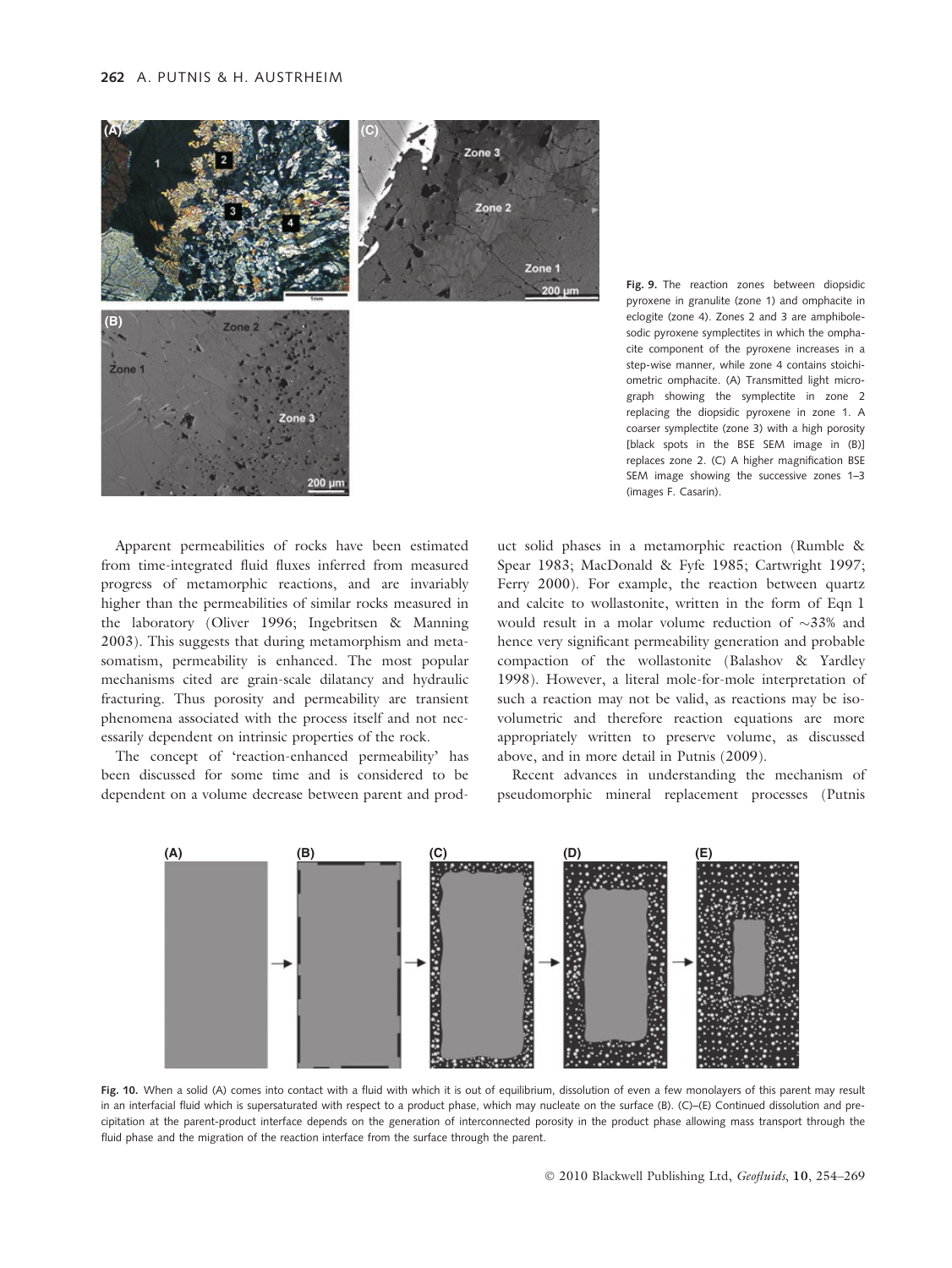2002, 2009; Putnis & Mezger 2004; Putnis et al. 2005; Putnis & Putnis 2007; Xia et al. 2009a) have shown that reactive fluids can pass through individual crystal grains by a mechanism termed interface-coupled dissolution-precipitation. In the context of fluid flow, porosity generation is a key feature of this mechanism. Figure 5, the replacement of a more calcic plagioclase (oligoclase) by albite, shows that interconnected porosity and hence permeability must have been generated by the replacement process. This allows continuous contact between the fluid and the reaction interface as it moves through the crystal, allowing advective transport of fluid through the pores and providing diffusional pathways for element transport. For example, albitization of plagioclase involves addition of Na and Si and removal of Al and Ca, as well as trace elements all of which are transported through the fluid phase in the pores (Hövelmann et al. 2010). The porosity is not only a consequence of a reduction in solid molar volume, which in the case of albite replacing oligoclase is too small to account for the observed porosity, but also depends on the relative solubilities of parent and product phases in the reactive fluid. In other words, more parent material may be dissolved than product reprecipitated, thus generating porosity. Indeed, it has been shown that even in a pseudomorphic reaction in which there is a molar volume increase, porosity may still be generated by the reaction (Putnis et al. 2007; Xia et al. 2009b).

The generation of porosity during mineral replacement reactions has been reported in a large number of studies on both natural and experimental samples (Putnis 2009 and references therein). The general principle that some material may be lost to the fluid phase due to solubility differences is not restricted to pseudomorphic replacement, and may equally apply to a metamorphic reaction where dissolution and precipitation are not as spatially coupled as in a pseudomorphic reaction.

The recognition of porosity generation in a metasomatic reaction creates a further link between permeability and reaction progress. Combined with hydraulic microfractures it provides a mechanism for the pervasiveness of fluid flow and element transport. The fact that a reactive fluid can move through a single crystal, dissolving the parent at the reaction front and precipitating the product in its wake, eliminates the need to invoke volume diffusion as a mechanism of chemical interaction between fractures and the adjacent 'wallrock', as proposed by Cox & Etheridge (1989). Porosity generation associated with contact metamorphism of limestone has recently been quantified using small angle neutron scattering techniques which can be applied to bulk samples, and confirms the micro-scale observations above, that a metasomatic/metamorphic front is associated with a high permeability zone that moves outwards with the aureole as metamorphism progresses (Anovitz et al. 2009).

# THE ROLE OF THE FLUID IN METAMORPHIC AND METASOMATIC REACTIONS

If we accept all the petrological, mineralogical, textural, microstructural and stable isotopic data supporting high water fluxes in regional metamorphic belts and metasomatized terrains (Ferry 1994; Ague 2003b; John et al. 2004b; Rossi et al. 2005; Beinlich et al. 2010), then a fundamental question is what is the mechanism by which a mineral or mineral assemblage in a rock equilibrates in the presence of an aqueous fluid.

Despite the perhaps obvious proposition that solid state diffusion cannot compete kinetically with dissolution-precipitation as a mechanism of mineral reequilibration (except at temperatures approaching the melting point), the replacement of one mineral by another has often been considered as an essentially solid state reaction, even when the reequilibration involved chemical exchange with a fluid phase. Part of the reason for this is the historical over-reliance that mineralogists placed in materials science (e.g. metallurgy and ceramic science, solid state chemistry and physics) for the development of an understanding of phase transformations and reactions between solids. The geological time-scales invoked for metamorphic reactions also suggested that even slow volume diffusion on enormous time-scales could bring about a complete change in mineral assemblage.

At a crystallographic level, replacement processes which preserved both the external shape and internal crystal structure (such as the replacement of one feldspar by another) were obvious candidates for a solid state ion-exchange mechanism. Early experimental work using 18O in the fluid phase in feldspar-fluid equilibration reactions (O'Neil & Taylor 1967; O'Neil 1977) established that oxygen was also exchanged, which suggested the dismantling and reassembly of the whole alumino-silicate framework. Recent work has shown that the preservation of crystal structure in an interface-coupled dissolution–precipitation mechanism is an inevitable consequence of the close coupling when the crystal structures of the parent and product phase are the same. In such a case, the epitaxial relationship between the nucleating phase and the substrate greatly enhances the rate of precipitation (nucleation). When the crystal structures of parent and product are different the parent phase may be polycrystalline, with some degree of lattice matching across the interface, yet may still retain the external shape and volume of the parent.

The isochemical nature of many metamorphic reactions implied in the metamorphic facies concept also suggested that a reaction could be achieved by solid state reactions and relatively localized diffusion. Again stable isotope studies demonstrated that metamorphism involved reaction with a fluid which was not in isotopic equilibrium with the parent assemblage. The ability to map oxygen isotope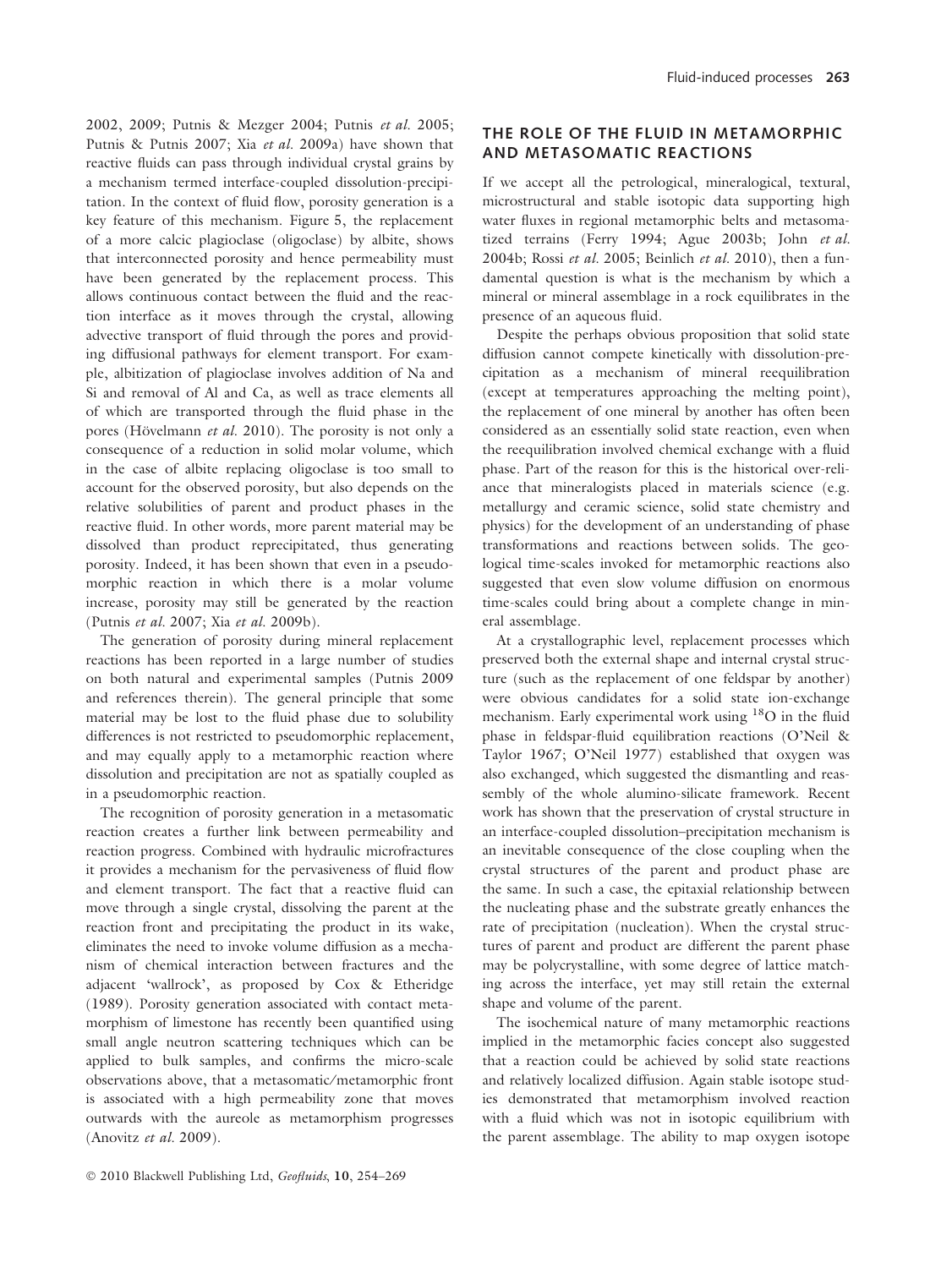distributions with high spatial resolution has confirmed that oxygen isotope reequilibration in individual minerals follows replacement involving the major elements (van Haren *et al.* 1996; Cole *et al.* 2004; Bowman *et al.* 2009).

The mechanism of mineral replacement by interface-coupled dissolution-precipitation is illustrated schematically in Fig. 10. In an open experimental system the reequilibration of a mineral in the presence of a fluid with which it is out of equilibrium first involves some dissolution of the parent phase(s). Even the dissolution of a few monolayers of the parent will result in a fluid which is supersaturated with respect to a more stable phase. The precipitation of this phase on the surface of the parent phase is dependent on the kinetics of nucleation: existence of epitaxial (crystallographic) relations between parent and product will favour nucleation, as will a high value of supersaturation at the fluid–mineral interface (i.e. a low solubility of the product phase). Autocatalysis (the feedback between surface nucleation and dissolution rate) also contributes to the overall balance between dissolution and precipitation rates (Anderson *et al.* 1998a,b). Dissolution and precipitation may be very closely coupled, resulting in an exact pseudomorph preserving nanoscale features of the parent, or they can become spatially separated, depending on whether the overall reaction is dissolution controlled or precipitation controlled respectively (Xia et al. 2009a).

In a mineral assemblage in a rock, the reactions will be controlled by the fluid pathways available and the mineralogy through which initial hydraulic or tectonically induced fractures propagate. Although the individual dissolutiontransport-precipitation steps are much more difficult to evaluate (see Carmichael 1969), as are the spatial relationships and coupling between dissolution and precipitation, the basic principles remain the same. In the early stages of a metamorphic or metasomatic reaction when there is the possibility of seeing relationships between reactants and products, the reaction mechanisms are related to fluid pathways (e.g. Fig. 8). When the final mineral assemblages have been formed there may be little textural evidence of the former assemblage. In some special cases where the parent assemblage contained ilmenite with zircon rims, the metasomatism completely removed all the ilmenite, but the zircon rims were unaffected and were thus physical markers of the former existence of the ilmenite, now replaced by phlogopite (Fig. 11) (Austrheim et al. 2008). In this case a Fe-Ti oxide has been replaced by an Mg-silicate, indicating addition of Mg, Si, Al and removal of Fe, Ti from the former site of the ilmenite grain.

In a subsequent replacement process prehnite which replaces the phlogopite contains inclusions of titanite, suggesting that the Ti from the phlogopite reacts with Ca and Si from the fluid to form titanite (Fig. 12A). The replacement of the prehnite by albite (Fig. 12B) leaves the titanite inclusions intact within the albite. Such observations of the



Fig. 11. (A) BSE image showing the early stages of replacement of ilmenite and hornblende by phlogopite. The bright phase is zircon which marks the original ilmenite grain boundary. (B) After total replacement of all phases by phlogopite, the 'necklace' of zircons is the only indication of the grain boundary of the replaced ilmenite grain (from Austrheim et al. 2008).

microstructural evolution record fluid-induced replacement processes and as pointed out by Vernon et al. (2008) can be misinterpreted as indicating parageneses along a specific P, T path.

Dissolution–transport–precipitation is a very efficient mechanism of mineral reequilibration and can be driven by very small free energy differences between the parent and product phases. This has been demonstrated by Nakamura & Watson (2001) who showed that reduction in interfacial free energy is sufficient to drive recrystallization. A reduction in strain energy also drives the dissolution of fine-scale coherent intergrowths of cryptoperthite and the reprecipitation of patch perthite (Parsons & Lee 2009). Wood & Walther (1983) and Walther & Wood (1984) have also shown that rates of dissolution of a wide range of minerals under near-equilibrium conditions are very fast on a geological time-scale even at a 1°C temperature overstep. The transport and nucleation steps are much more difficult to quantify and depend on the distribution of fluid and its supersaturation. Wood & Walther (1983) argue that the nucleation step is not rate limiting and therefore in the presence of a fluid phase the extent of disequilibrium in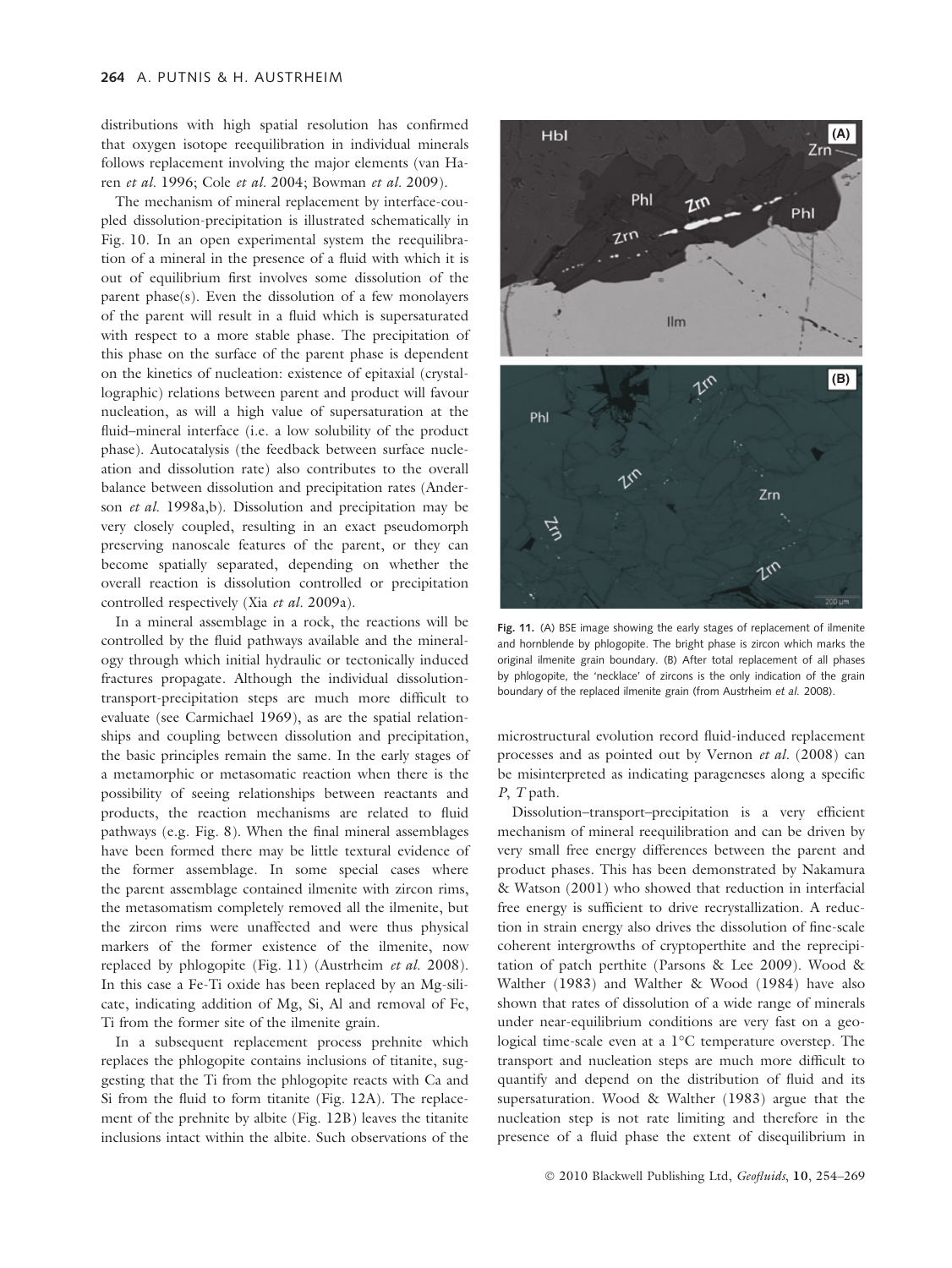

Fig. 12. (A) Replacement of prehnite (prh, upper right) by albite (ab, dark). The titanite inclusions in prehnite (white) are also present in the albite, suggesting that titanite was insoluble in the albitizing fluid. The grain in the lower right corner is scapolite. (B) BSE image showing scapolite (grey) and albite (dark). The bright spots in albite are inclusions of titanite. The albite has completely replaced prehnite. Note that albite preserves the form of a former mica, indicating the following sequence of replacements: phlogopite – prehnite + titanite – albite + titanite.

metamorphic rocks is likely to be small. More recent textural evidence suggests that nucleation problems may require reactions to be considerably overstepped (Wilbur & Ague 2006) but that subsequent growth is likely to be rapid. However, in the absence of fluid, metamorphic reactions may not occur at all.

The fact that fluids increase the rates of reactions is well known, so that there is a tendency to consider the fluid as a catalyst which plays no role in the thermodynamics of the reaction. A catalyst, in the strict sense, makes available a different mechanism with a lower activation energy. Rather than relying on vague concepts such as 'fluidenhanced solid state diffusion' to explain why 'solid-state' reactions are faster in the presence of the fluid, we suggest that fluids inevitably provide a dissolution-precipitation mechanism for a reaction and this then competes kinetically with solid state diffusion. The fact that the fluid phase is not pure water but contains dissolved  $CO<sub>2</sub>$  as well dissolved ions suggests that the fluid must play a thermodynamic as well as a kinetic role in the reaction. However as data on fluid thermodynamics over the range of compositions, temperatures and pressures are very limited, this aspect of the role of fluids is usually conveniently ignored. The question of determining whether a reaction is driven by changes in temperature, pressure or chemistry due to infiltration of fluid is a major challenge for the future.

# REACTION INTERFACES AND COEXISTING MINERALS

In a metamorphic event  $P-T$  paths are inferred from sequences of reactions assumed to take place as a rock crosses univariant reaction lines in P–T space. The replacement of one mineral assemblage by another is taken as an indication that such a reaction has or is taking place in a rock. However, the use of mineral microstructures to infer metamorphic events is subject to misinterpretation, as pointed out by Vernon et al. (2008). To define a metamorphic paragenesis requires that the assemblage consists of minerals which 'have grown simultaneously or have stably coexisted' (Vernon et al. 2008). Vernon et al. (2008) consider corona structures to be among the most reliable indicators of a metamorphic reaction. A corona in this sense is a reaction rim between a core mineral and its surroundings, representing an arrested metamorphic reaction which captures a time-frame where the minerals in the corona are in equilibrium with the two reacting minerals on either side.

However, the reliability of corona structures as indicators of a metamorphic event is called into question if we consider in more detail the reaction between kyanite and garnet shown in Fig. 8. The reaction rim is no different in principle to a corona. However, the plagioclase in the reaction rim contains 10% albite component and Na is not present in either kyanite or garnet. Furthermore, the reaction rim is not equally developed on all kyanite–garnet interfaces, indicating the reaction has only taken place where the interface coincided with a fracture allowing infiltration of fluid. Equilibration by solid state diffusion of components between the two phases played no significant role in the development of the rim. The dissolution of both garnet and kyanite by the fluid created a compositional gradient in the interfacial fluid, with the fluid at the garnet interface more Ca-rich than the fluid at the kyanite interface. The zonation of the reaction rim, with a layer of plagioclase nucleating on the garnet, indicates a chemical potential gradient in the fluid phase. The importance of the boundary layer of the fluid at the dissolving interface in controlling the precipitation of the product has been emphasized by Putnis & Mezger (2004) and Putnis et al. (2005). The residual fluid containing other components of the dissolution (Ca, Mg, Fe, Al, Si), together with Na from the infiltrating fluid, co-crystallize to form the sapphirine + plagioclase symplectite. The 'reaction rim' continues through a kyanite–kyanite contact (arrowed in Fig. 8) where the space is filled with the symplectite, demonstrating the mobility of these elements in the fluid phase through the fracture. Note that the presence of a fluid phase in a reaction does not necessarily imply the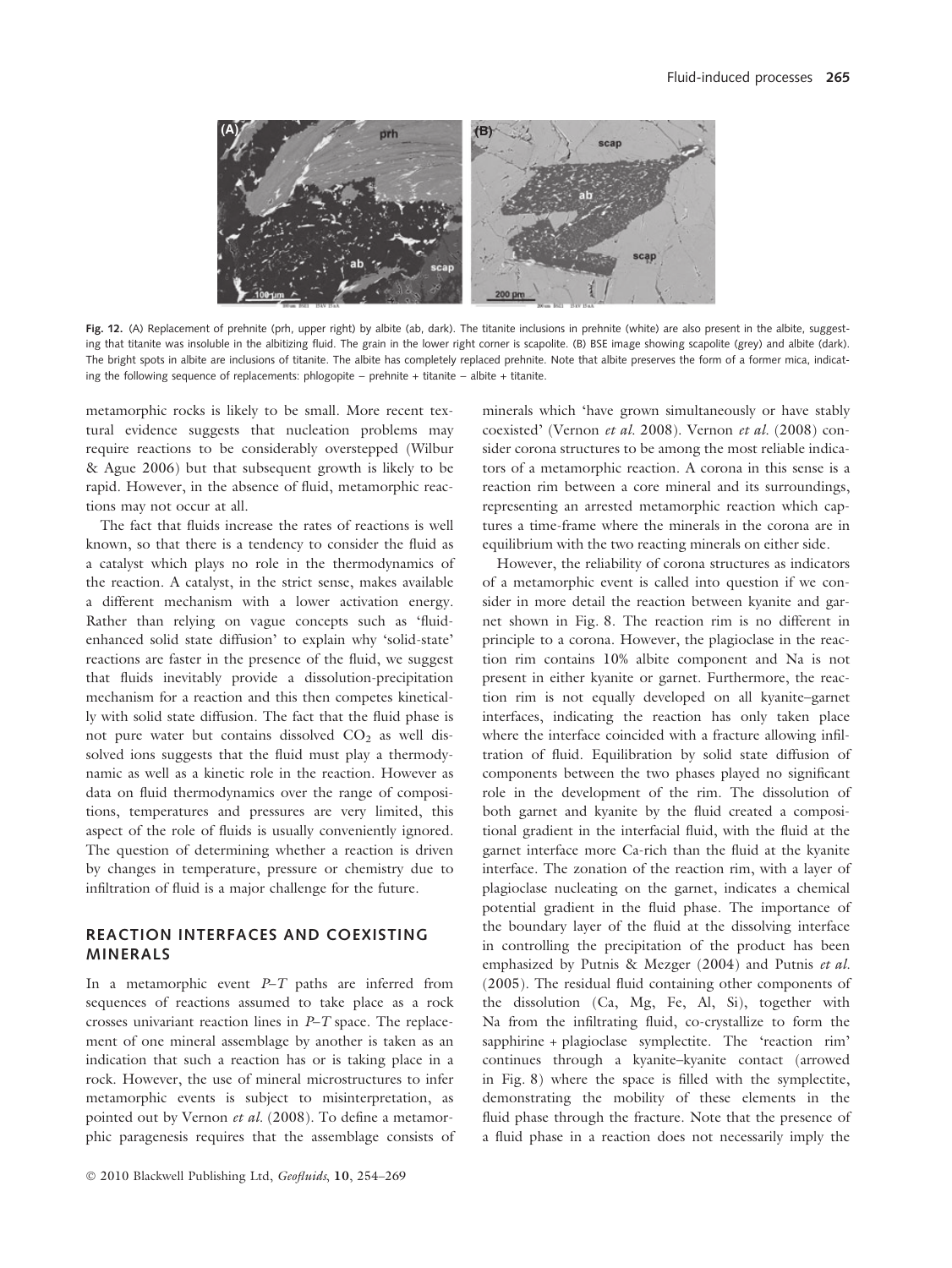formation of hydrous minerals even when the fluid components may play a significant role in the thermodynamics.

The equilibrium (if any) established in this reaction is between the fluid at the interface (formed from both the infiltrating solution and the dissolving parent) and the product phases in the reaction rim. If the infiltrating solution is out of equilibrium with the parent kyanite + garnet assemblage, then the corona, or rim in this instance, does not represent a reliable indicator of a metamorphic reaction, as the reaction is not isochemical. Although we may infer that the infiltrating fluid contains Na, we can make no assumptions about the composition of the outgoing fluid. The determination of  $P$ ,  $T$  conditions for the reaction becomes problematic, as the fluid is an integral component in the reaction and its thermodynamics must be taken into account. Furthermore, the presence of Na in the plagioclase requires that both the thermodynamic mixing properties of the cations, as well as the change in Al,Si ordering, be taken into account (Carpenter & Ferry 1984) when determining the thermodynamics of the reaction.

When a fluid is involved in a metamorphic reaction, the interpretation of the microstructure and phase assemblage in terms of a metamorphic paragenesis becomes highly problematic. Among the microstructural criteria which have been used to infer a sequence of metamorphic reactions in  $P-T$ space, partial replacement of one mineral by another has been used to indicate a 'frozen-in' metamorphic reaction with the implication that the parent and product phases coexist (Vernon et al. 2008). However, as we have seen from studies of albitization, as just one example (Engvik et al. 2008; Hövelmann et al. 2010), metasomatism and interface-coupled dissolution-reprecipitation results in precisely such a partial replacement (Figs 5 and 6). Albitization of labradorite proceeds in the same way as oligoclase (Hövelmann et al. 2010) and in both cases the parent plagioclase and product albite are clearly out of equilibrium. The interface between them represents the reaction front between the plagioclase and an Na-Si-bearing fluid. As in the case of coronas, equilibrium, if it exists at all, would be between the interfacial fluid (resulting from the dissolution of the plagioclase) and the precipitating albite.

## CONCLUSIONS AND FURTHER IMPLICATIONS

From the brief examples above, we can conclude that at the reaction interface level, there is no fundamental mechanistic difference between metasomatism and metamorphism. Except at the highest temperature grades of metamorphism, where solid state diffusion may have a significant role to play in mass transport, or where melting begins, metamorphism involves aqueous solutions. Both metasomatism and metamorphism take place by a sequence of dissolution-transportprecipitation reactions, which in the case of metasomatism involves a significant change in the bulk chemistry of the rock on a (undefined) macroscopic scale. In cases where the dissolution and precipitation are closely coupled, reaction interfaces can be recognized as partial pseudomorphs. The interpretation of partial pseudomorphs is ambiguous – when do reaction interfaces indicate crossing a reaction line in P, T space and when do they indicate a reaction between an infiltrating fluid out of equilibrium with the parent mineral? In the former case the mineral paragenesis is used to determine a reaction defined in  $P$ ,  $T$  space, treating the fluid as a catalyst which does not alter the thermodynamic relations between parent and product solids. In the latter case the reaction is dominated by the composition of the fluid rather than the P, T conditions, and the extent of reaction by the relative solubilities of the parent and product phases in that fluid. The recognition of when a mineral pair is 'coexisting' in the thermodynamic sense requires a detailed study of textural and chemical relations from the field scale to the micron scale.

In a system which evolves by dissolution and precipitation, the reaction rates will depend on the kinetics of both processes. Although measured dissolution rates in an open system under laboratory conditions are fast on a geological time-scale (Wood & Walther 1983; Walther & Wood 1984), there is ample evidence of chemical and isotopic disequilibrium on the grain scale (Abart & Sperb 1997; Cole et al. 2004; Villa 2006). Understanding the importance of porosity generation is vital. If a reaction of a parent mineral with a fluid produces an impermeable product, this may effectively isolate the parent against further reaction. Some minerals in the assemblage may react with a fluid and be replaced, while others remain unreacted, although all minerals in the parent assemblage may have been out of equilibrium with the fluid.

As pointed out by Vance et al. (2003) and Villa (2006), this opens new possibilities in the dating of geological events, based on the possibility of high spatial resolution isotopic measurements, but most importantly on understanding microtextures, mechanisms of mineral reactions and mass transport on the microscale. A further implication in this context is the continuing debate about the meaning of isotopic 'closure temperatures' (Dodson 1973; Glodny et al. 2002). In the examples discussed above, we have proposed that temperature is not the only parameter needed to describe a metamorphic/metasomatic reaction. In the context of geochronology, Villa (1997) recognized that two entirely different processes affect element (and isotopic) transport: temperature-dependent volume diffusion and fluid-assisted recrystallization, opening new avenues for dating both the thermal history as well as the 'hygrometric' history of a rock.

A further implication of the role of fluids in metamorphism ⁄ metasomatism is the interaction between deformation, fluid infiltration and induced chemical reactions. The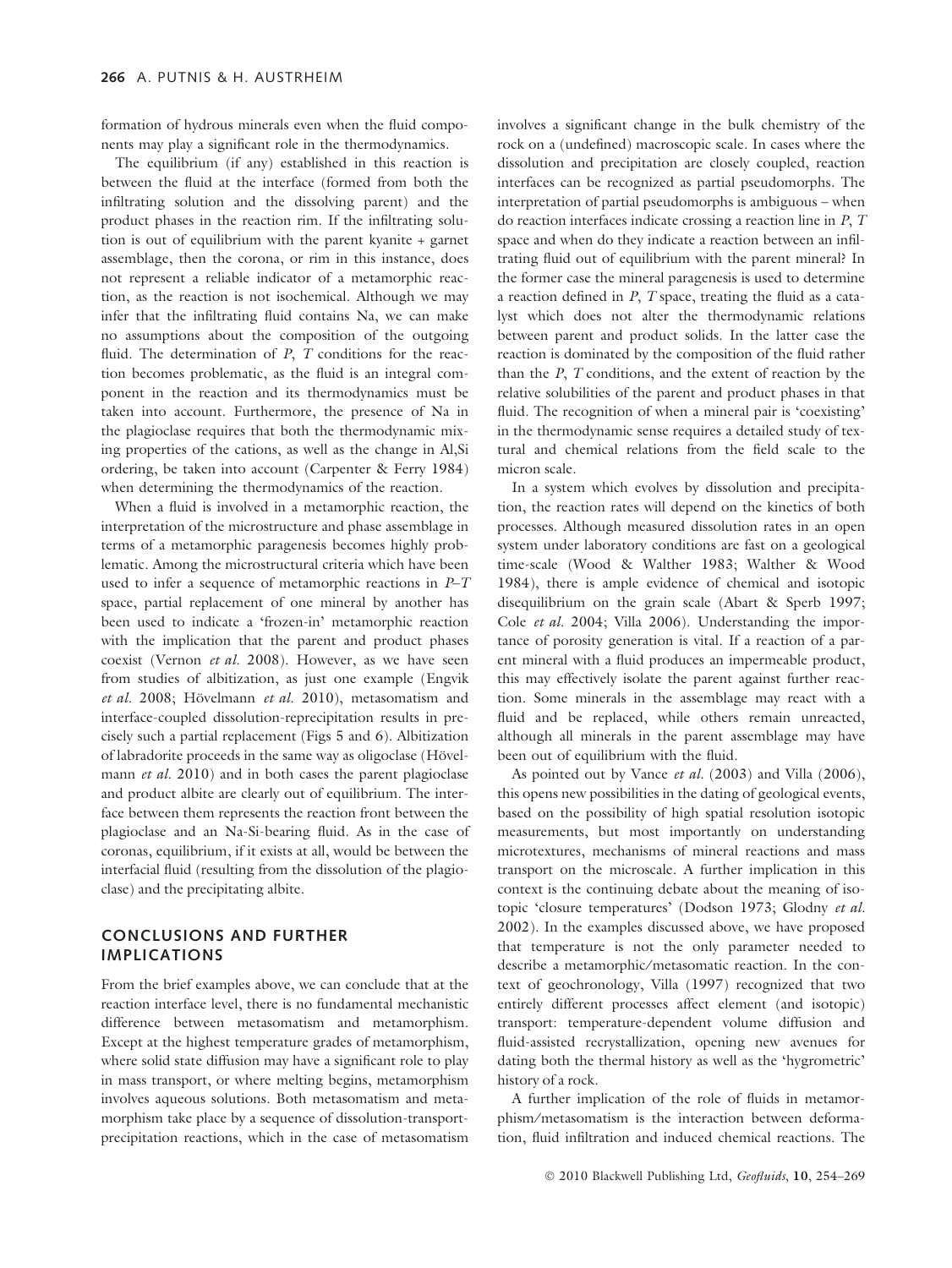various possible feedbacks, in which fluid infiltration causes rock weakening and shear deformation related to metamorphism, have been explored for some time (Austrheim & Griffin 1985; Wintsch 1985; Wheeler 1987; Wintsch & Yi 2002). The realization that fluids can pervasively infiltrate impermeable rocks by reaction-induced porosity formation opens the possibility that fluids are far more than merely an initiator of chemical reactions, but may in fact be the principal driver for geodynamics.

## ACKNOWLEDGEMENTS

This paper has benefitted from discussions with Muriel Erambert, Bjørn Jamtveit, Timm John, Christine Putnis and Bruce Yardley. However the ideas expressed here are those of the authors. We thank Andreas Schmidt-Mumm and Colin Conor for valuable discussions and field guidance in Australia. We are grateful for a very constructive review by Jay Ague. This work was supported by funding from the EU Initial Training Network, Mechanisms of Mineral Replacement Delta-Min (http://www.delta-min. com), the Humboldt Foundation and the Norwegian Research Council grants to the Physics of Geological Processes (PGP) Norwegian Center of Excellence.

## **REFERENCES**

- Abart R, Sperb R (1997) Grain-scale stable isotope disequilibrium during fluid–rock interaction. 1. Series approximations for advective-dispersive transport and first-order kinetic mineralfluid exchange. American Journal of Science, 297, 679-706.
- Ague JJ (1994a) Mass transfer during Barrovian metamorphism of pelites, south-central Connecticut. I: evidence for changes in composition and volume. American Journal of Science, 294, 989–1057.
- Ague JJ (1994b) Mass transfer during Barrovian metamorphism of pelites, south-central Connecticut. II: channelized fluid flow and the growth of staurolite and kyanite. American Journal of Science, 294, 1061-134.
- Ague JJ (2003a) Fluid flow in the deep crust. In: Treatise on Geochemistry, Vol. 3.06 (eds Holland HD, Turekian KK), pp. 195–228. Elsevier, Amsterdam.
- Ague JJ (2003b) Fluid infiltration and transport of major, minor, and trace elements during regional metamorphism of carbonate rocks, Wepawaug Schist, Connecticut, USA. American Journal of Science, 303, 753–816.
- Anderson JG, Doraiswamy LK, Larson MA (1998a) Microphase assisted ''autocatalysis'' in a solid-liquid reaction with a precipitating product - I. Theory. Chemical Engineering Science, 53, 2451–8.
- Anderson JG, Larson MA, Doraiswamy LK (1998b) Microphase assisted ''autocatalysis'' in a solid-liquid reaction with a precipitating product – II. Experimental. Chemical Engineering Science, 53, 2459–68.
- Anovitz LM, Lynn GW, Cole DR, Rother G, Allard LF, Hamilton WA, Porcar L, Kim MH (2009) A new approach to quantification of metamorphism using ultra-small and small angle neutron scattering. Geochimica et Cosmochimica Acta, 73, 7303-24.
- Austrheim H (1987) Eclogitization of lower crustal granulites by fluid migration through shear zones. Earth and Planetary Sciences Letters, 81, 221–32.
- Austrheim H, Griffin WL (1985) Shear deformation and eclogite formation within granulite-facies anorthosites of the Bergen Arcs, Western Norway. Chemical Geology, 50, 267–81.
- Austrheim H, Prestvik T (2008) Rodingitization and hydration of the oceanic lithosphere as developed in the Leka ophiolite, north-central Norway. Lithos, 104, 177–98.
- Austrheim H, Erambert M, Engvik AK (1997) Processing of crust in the root zone of the Caledonian continental collision zone: the role of eclogitzation. In Collision Orogens: Zones of Active Transfer between Crust and Mantle (eds Touret JLR, Austrheim H). Tectonophysics, 273, 129–56.
- Austrheim H, Putnis CV, Engvik AK, Putnis A (2008) Zircon coronas around Fe-Ti oxides: a physical reference frame for metamorphic and metasomatic reactions. Contributions to Mineralogy and Petrology, 156, 517–27.
- Bach W, Klein F (2009) The petrology of seafloor rodingites: insights from geochemical reaction path modeling. Lithos, 112, 103–17.
- Balashov VN, Yardley BWD (1998) Modeling metamorphic fluid flow with reaction – compaction – permeability feedbacks. American Journal of Science, 298, 441–70.
- Banfield JF, Barker WW (1994) Direct observation of reactantproduct interfaces formed in natural weathering of exsolved, defective amphibole to smectite: evidence for episodic, isovolumetric reactions involving structural inheritance. Geochimica Cosmochimica Acta, 58, 1419–29.
- Beinlich A, Klemd R, John T, Gao J (2010). Trace-element mobilization during Ca-metasomatism along a major fluid conduit: eclogitization of blueschists as a consequence of fluid–rock interaction. Geochimica et Cosmochimica Acta, 74, 1892–922.
- Bjørnerud MG, Austrheim H, Lund MG (2002) Processes leading to eclogitization (densification) of subducted and tectonically buried crust. Journal of Geophysical Research 107, B 10 2252. doi: 10.1029/2001JB 000527.
- Bodart DE (1968) On the paragenesis of albitites. Norsk Geologisk Tidsskrift, 48, 269–80.
- Bowman JR, Valley JW, Kita NT (2009) Mechanisms of oxygen isotopic exchange and isotopic evolution of 18O/16O-depleted periclase zone marbles in the Alta aureole, Utah: insights from ion microprobe analysis of calcite. Contributions to Mineralogy and Petrology, 157, 77–93.
- Bucholz CE, Ague JJ (2010) Fluid flow and Al transport during quartz-kyanite vein formation, Unst, Shetland Islands, Scotland. Journal of Metamorphic Geology, 28, 19–39.
- Carmichael DM (1969) On the mechanism of prograde metamorphic reactions in quartz-bearing pelitic rocks. Contributions to Mineralogy and Petrology, 20, 244-67.
- Carpenter MA, Ferry JM (1984) Constraints on thermodynamic mixing properties of plagioclase feldspars. Contributions to Mineralogy and Petrology, 87, 138–48.
- Cartwright I (1997) Permeability generation and resetting of tracers during metamorphic fluid flow: implications for advectiondispersion models. Contributions to Mineralogy and Petrology, 129, 198–208.
- Clark C, Schmidt-Mumm A, Faure K (2005) Timing and nature of fluid flow and alteration during mesoproterozoic shear zone formation, Olary domain, South Australia. Journal of Metamorphic Geology, 23, 147–64.
- Cole DR, Larson PB, Riciputi LR, Mora CI (2004) Oxygen isotope zoning profiles in hydrothermally altered feldspars: estimating the duration of water-rock interaction. Geology, 32, 29–32.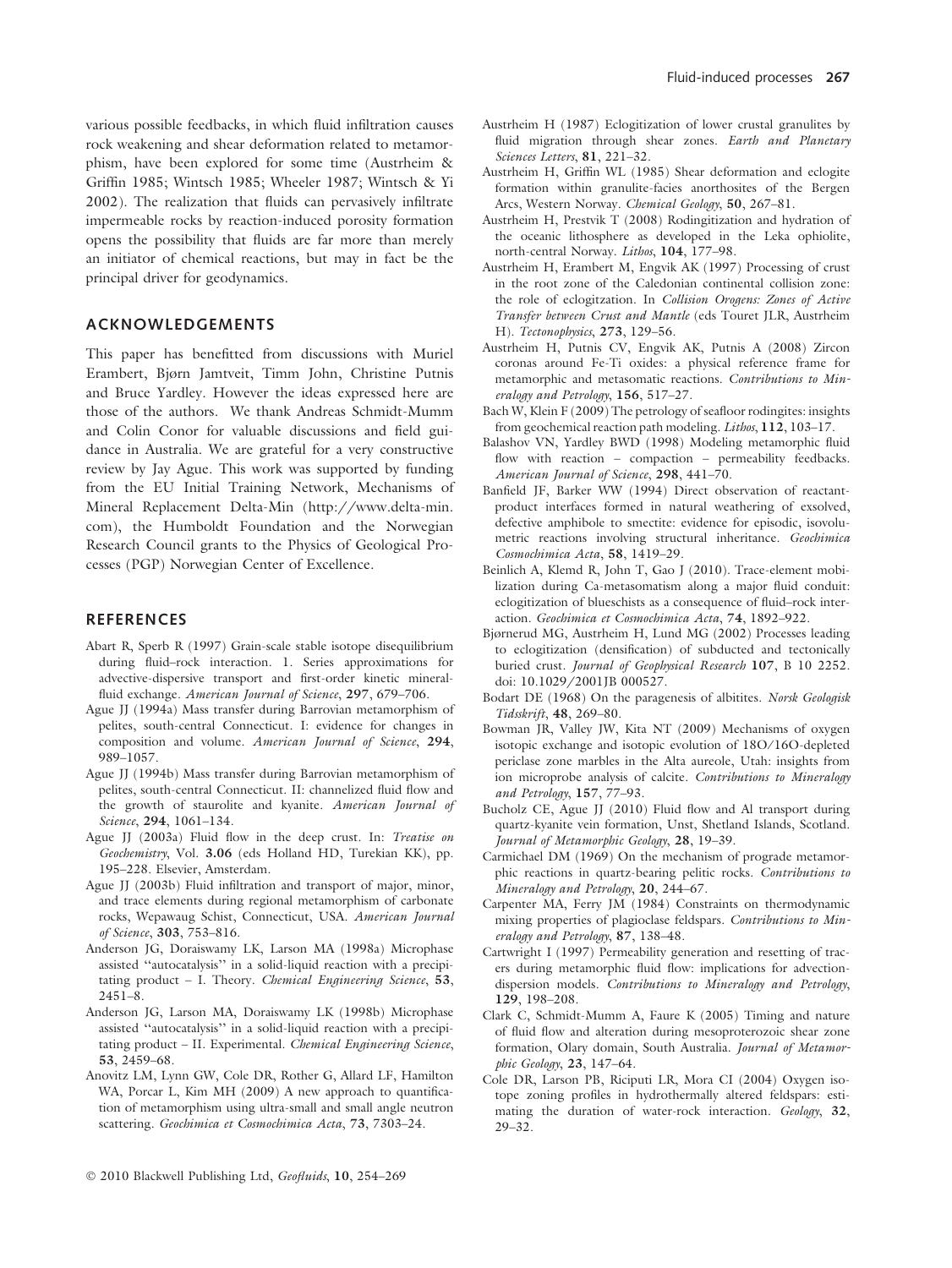- Cox SF, Etheridge MA (1989) Coupled grain-scale dilatancy and mass transfer during deformation at high fluid pressures: examples from Mt Lyell, Tasmania. Journal of Structural Geology, 11, 147–62.
- Davies JH (1999) The role of hydraulic fractures and intermediate-depth earthquakes in generating subduction-zone magmatism. Nature, 398, 142–5.
- Dodson MH (1973) Closure temperature in cooling geochronological and petrological systems. Contributions to Mineralogy and Petrology, 40, 259–74.
- Elliott R.B. (1966) The association of amphibolite and albitite, Kragero, south Norway. Geological Magazine, 103, 1–7.
- Engvik AK, Putnis A, Fitz Gerald JD, Austrheim H (2008) Albitisation of granitic rocks: the mechanism of replacement of oligoclase by albite. Canadian Mineralogist, 46, 1401–15.
- Engvik AK, Golla-Schindler U, Berndt J, Austrheim H, Putnis A (2009) Intragranular replacement of chlorapatite by hydroxyfluor-apatite during metasomatism. Lithos, 112, 236-46.
- Etheridge MA, Wall VJ, Vernon RH (1983) The role of the fluid phase during regional metamorphism and deformation. Journal of Metamorphic Geology, 1, 205–26.
- Ferry JM (1994) A historical review of metamorphic fluid flow. Journal of Geophysical Research, 99, 15487–98.
- Ferry JM (2000) Patterns of mineral occurrence in metamorphic rocks. American Mineralogist, 85, 1573–88.
- Ferry JM, Gottschalk M (2009) The effect of fluid salinity on infiltration-driven contact metamorphism of carbonate rocks. Contributions to Mineralogy and Petrology, 158, 619–36.
- Ferry JM, Sorensen SS, Rumble D (1998) Structurally controlled fluid flow during contact metamorphism in the Ritter Range pendant, California, USA. Contributions to Mineralogy and Petrology, 130, 358–78.
- Ferry JM, Wing BA, Penniston-Dorland SC, Rumble D (2002) The direction of fluid flow during contact metamorphism of siliceous carbonate rocks: new data for the Monzoni and Predazzo aureoles, northern Italy, and a global review. Contributions to Mineralogy and Petrology, 142, 679–99.
- Fyfe WS, Price NJ, Thompson AB (1978) Fluids in the Earth's Crust. Elsevier, New York, 383 pp.
- Glodny J, Bingen B, Austrheim H, Molina JF, Rusin A. (2002) Precise eclogitization ages deduced from Rb/Sr mineral systematics: the Maksyutov complex, Southern Urals, Russia. Geochimica Cosmochimica Acta, 66, 1221–35.
- van Haren JLM, Ague JJ, Rye DM (1996) Oxygen isotope record of fluid infiltration and mass transfer during regional metamorphism of pelitic schist, Connecticut, USA. Geochimica Cosmochimica Acta, 60, 3487–504.
- Holland TJB (1980) The reaction albite = jadeite + quartz determined experimentally in the range 600-1200°C. American Mineralogist, 65, 129–34.
- Holness MB (2003) Growth and albitisation of K-feldspar in crystalline rocks in the shallow crust: a tracer for fluid circulation during exhumation. Geofluids, 3, 89-102.
- Hövelmann J, Putnis A, Geisler T, Schmidt BC, Golla-Schindler U (2010) The replacement of plagioclase feldspars by albite: observations from hydrothermal experiments. Contributions to Mineralogy and Petrology, 159, 43–59.
- Ingebritsen SE, Manning CE (2003) Implications of crustal permeability for fluid movement between terrestrial fluid reservoirs. Journal of Geochemical Exploration, 78-79, 1–6.
- Iyer K, Austrheim H, John T, Jamtveit B (2008) Serpentinization of the oceanic lithosphere and some geochemical consequences: constraints from the Leka Ophiolite Complex, Norway. Chemical Geology, 249, 66–90.
- Jamtveit B, Bucher-Nurminen K, Austrheim H (1990) Fluid controlled eclogitisation of granulites in deep crustal shear zones, Bergen Arcs, Western Norway. Contributions to Mineralogy and Petrology, 104, 184–93.
- Jamtveit B, Bucher-Nurminen K, Stijfhoorn DE (1992a) Contact metamorphism of layered shale-carbonate sequences in the Oslo rift: I. Buffering, infiltration, and the mechanisms of mass transport. Journal of Petrology, 33, 377–422.
- Jamtveit B, Grorud HF, Bucher-Nurminen K (1992b) Contact metamorphism of layered carbonate-shale sequences in the Oslo Rift. II. Migration of isotopic and reaction fronts around cooling plutons. Earth and Planetary Science Letters, 114, 131–48.
- Jamtveit B, Putnis CV, Malthe-Sørenssen A (2009) Reaction induced fracturing during replacement processes. Contributions to Mineralogy and Petrology, 157, 127–33.
- Janssen A, Putnis A, Geisler T, Putnis CV (2008) The mechanism of experimental oxidation and leaching of ilmenite in acid solution. Proceedings of the Ninth International Congress for Applied Mineralogy, 9–12 September, 503–6, Brisbane, Australia.
- John T, Schenk V (2003) Partial eclogitisation of gabbroic rocks in a late Precambrian subduction zone (Zambia): prograde metamorphism triggered by fluid infiltration. Contributions to Mineralogy and Petrology, 146, 174–91.
- John T, Scherer E, Haase KM, Schenk V (2004a) Trace element fractionation during fluid-induced eclogitization in a subducting slab: trace element and Lu-Hf/Sm-Nd isotope systematics. Earth and Planetary Science Letters, 227, 441–56.
- John T, Schenk V., Mezger K, Tembo F (2004b) Timing and P–T evolution of whiteschist metamorphism in the Lufilian Arc– Zambesi Belt orogen (Zambia): implications for the assembly of Gondwana. Journal of Geology, 112, 71–90.
- Jöns N, Schenk V (2004) Petrology of whiteschists and associated rocks at Mautia Hill (Tanzania): fluid infiltration during highgrade metamorphism? Journal of Petrology, 45, 1959-81.
- Lee JI, Lee YI (1998) Feldspar albitisation in Cretaceous non-marine mudrocks, Gyeongsang Basin, Korea. Sedimentology, 45, 745–54.
- Lee MR, Thompson P, Poeml P, Parsons I (2003) Peristeritic plagioclase in North Sea hydrocarbon reservoir rocks: implications for diagenesis, provenance and stratigraphic correlation. American Mineralogist, 88, 866–75.
- Lyubetskaya T, Ague JJ (2009) Modeling the magnitudes and directions of regional metamorphic fluid flow in collisional orogens. Journal of Petrology, 50, 1505–31.
- MacDonald AH, Fyfe WS (1985) Rate of serpentinisation in seafloor environments. Tectonophysics, 116, 123-35.
- Mueller RF (1967) Mobility of elements in metamorphism. Journal of Geology, 75, 565–82.
- Munz IA, Wayne D, Austrheim H (1994) Retrograde fluid infiltration in the high-grade Modum Complex, South Norway: evidence for age, source and REE mobility. Contributions to Mineralogy and Petrology, 116, 32–46.
- Nakamura M, Watson EB (2001) Experimental study of aqueous fluid infiltration into quartzite: implications for the kinetics of fluid redistribution and grain growth driven by interfacial energy reduction. Geofluids, 1, 73-89.
- Niedermeier DRD, Putnis A, Geisler T, Golla-Schindler U, Putnis CV (2009) The mechanism of cation and oxygen isotope exchange in alkali feldspars under hydrothermal conditions. Contributions to Mineralogy and Petrology, 157, 65–76.
- Oliver NHS (1996) Review and classification of structural controls on fluid flow during regional metamorphism. Journal of Metamorphic Geology, 14, 477–92.
- Oliver NHS, Bons PD (2001) Mechanisms of fluid flow and fluid– rock interaction in fossil metamorphic hydrothermal systems